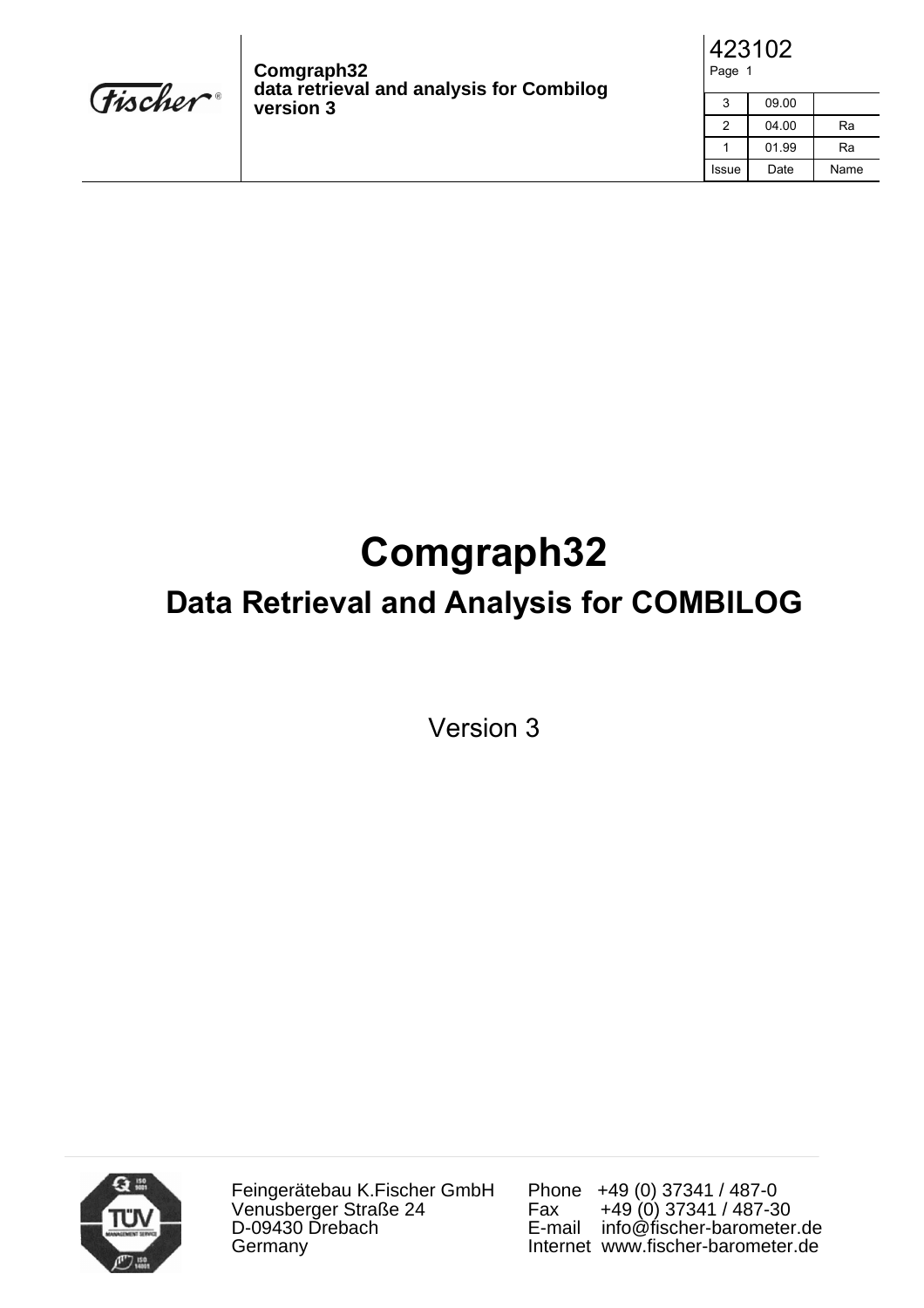# COMGRAPH 32 - Data Retrieval and Analysis for COMBILOG<br>Version 3

| $\mathbf 1$ . | 3 |
|---------------|---|
| 2.            |   |
| 3.            |   |
| 3.1.          |   |
| 3.2.          |   |
| 3.3.          |   |
| 3.3.1         |   |
| 3.3.2         |   |
| 3.3.3         |   |
| 3.3.4         |   |
| 3.3.5         |   |
| 3.3.6         |   |
| 3.3.7         |   |
| 3.4.          |   |
| 3.5.          |   |
| 3.6.          |   |
| 3.6.1         |   |
| 3.6.2         |   |
| 3.7.          |   |
| 3.8.          |   |
| 4.            |   |
| 4.1.          |   |
| 4.2.          |   |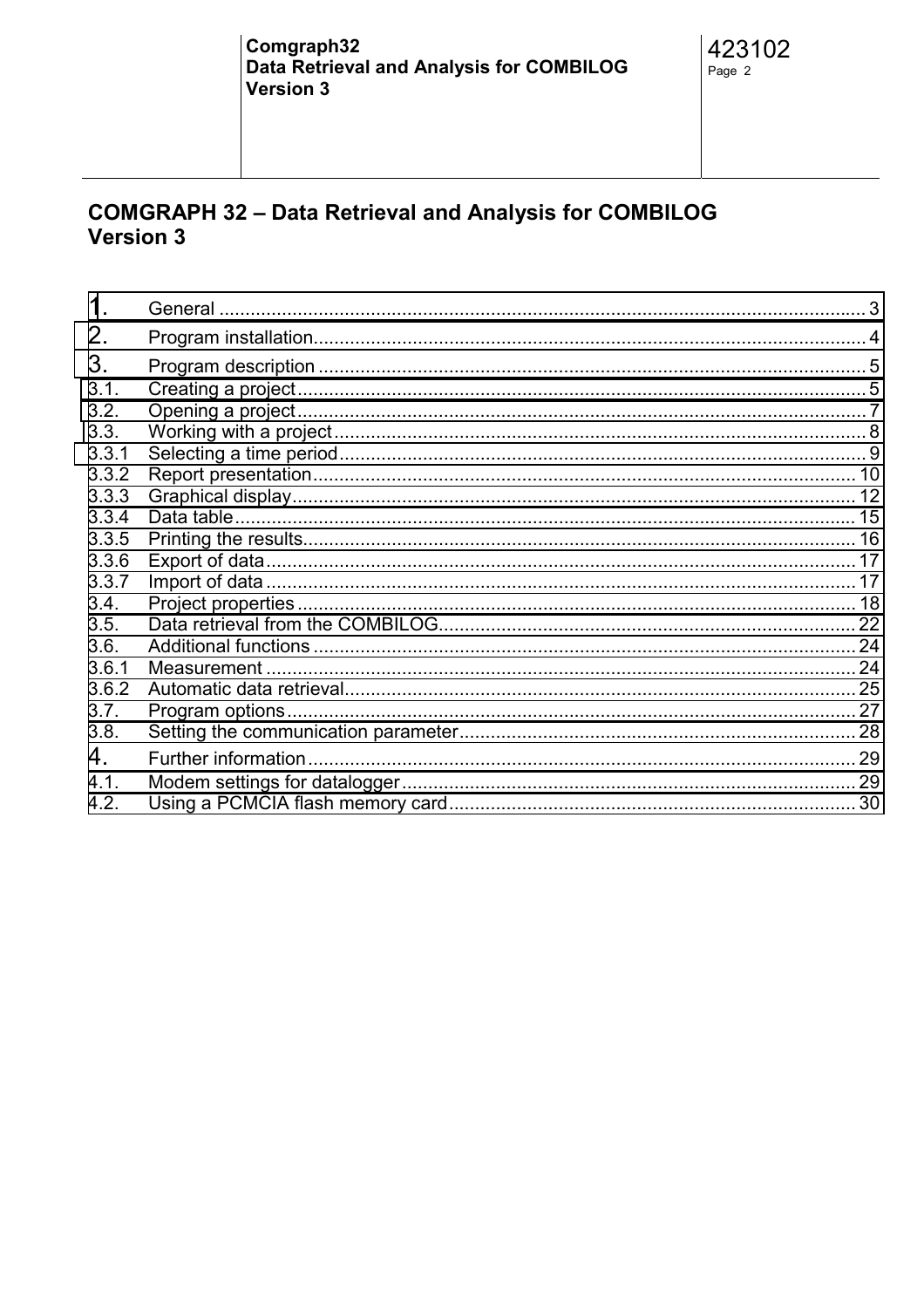#### <span id="page-2-0"></span>**1. General**

COMGRAPH 32 is a software for WINDOWS 95/98/NT/2000 to retrieve data from the datalogger COMBILOG and store the data in a database. The program supports datalogger types COMBILOG 1020 with firmware version U3.00 or higher and COMBILOG LT 1021 with firmware version U1.00 or higher. It is not compatible with older versions.

The program supports data retrieval by serial interface or modem as well as by PCMCIA memory cards.

Each datalogger is managed as an independent project. Data are stored in a Paradox 7.0 database and can be exported as ASCII files to provide for other applications.

In addition simple data analysis functions are possible. Data of any time interval can be selected. Data sets can be edited, added or deleted. Every parameter can be displayed graphically.

Automatic data retrieval at certain times can be configurated. Connection to a datalogger via modem is possible.

System requirements:

- WINDOWS 95/98/NT/2000
- $\geq 64$  MB RAM recommended
- processor Pentium 200MHz or higher recommended
- PCMCIA adapter incl. support for MS Flash File System (in case of using memory cards)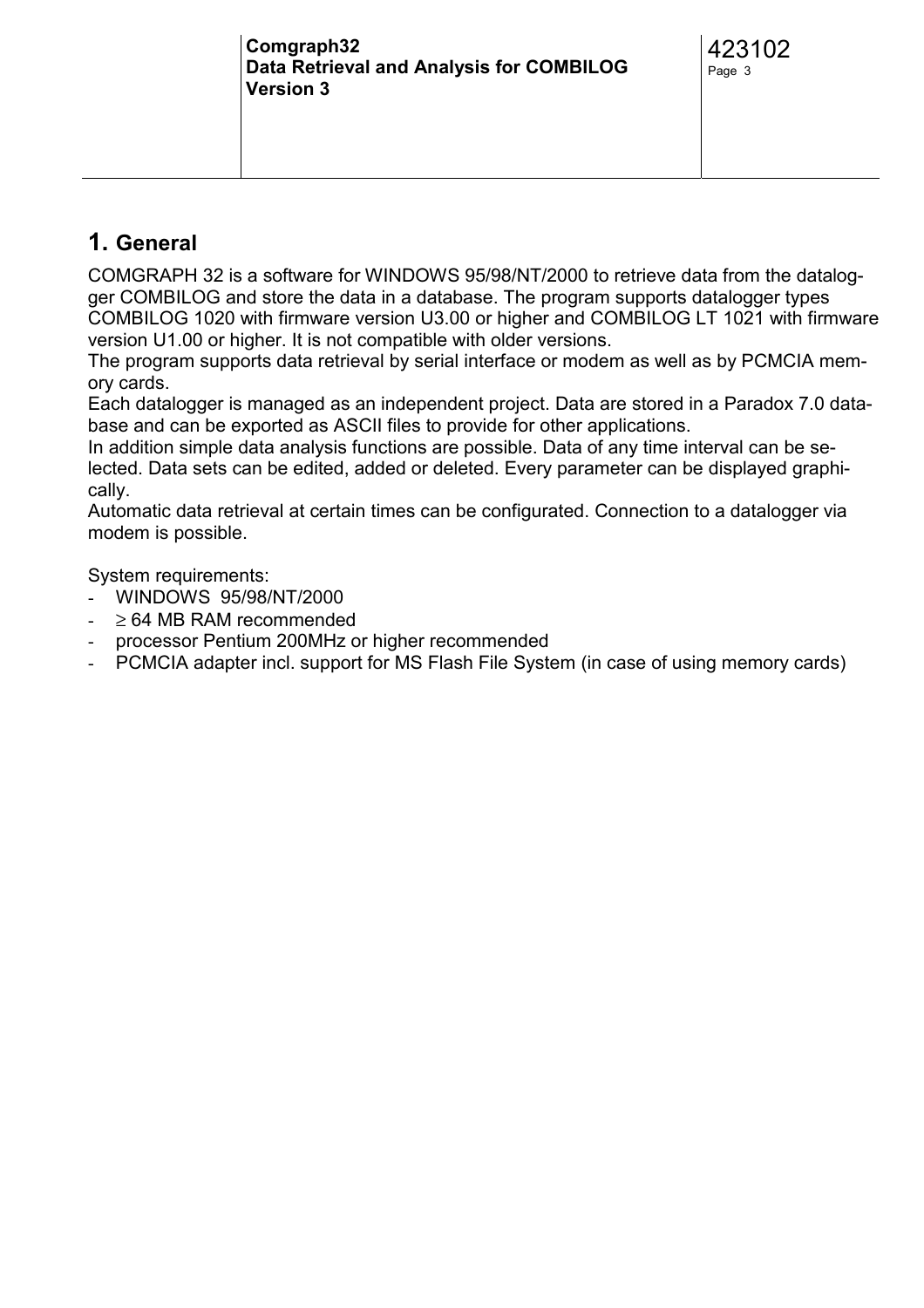#### <span id="page-3-0"></span>**2. Program installation**

To install the program insert the setup disk 1 into the floppy drive. Select *Execute* from the start menu and enter *A:/setup*. Change the drive letter in case the diskette is placed in another drive. In case the software is delivered on CD, you'll find the setup program in the folder *Comgraph32/Disk1*.

The setup program leads you through the installation. Please follow the program instructions, if you want to install the software in another folder than suggested by the the installation program. After the COMGRAPH 32 software has been installed successfully you can start the program by clicking the program icon in the new program group COMGRAPH 32 or via the start menu. If you want to remove the COMGRAPH 32 software from your computer you have to deinstall it. This is accomplished by clicking the *control panel*, *Software*. Select COMGRAPH 32 in the list of installed programs and click to the *add/remove* button. If there are some files remaining after the deinstallation process you should remove them manually.

If the program is executed for the first time, the language can be selected. This selection will be stored for later program sessions, but can be changed in the menu *additional – options*.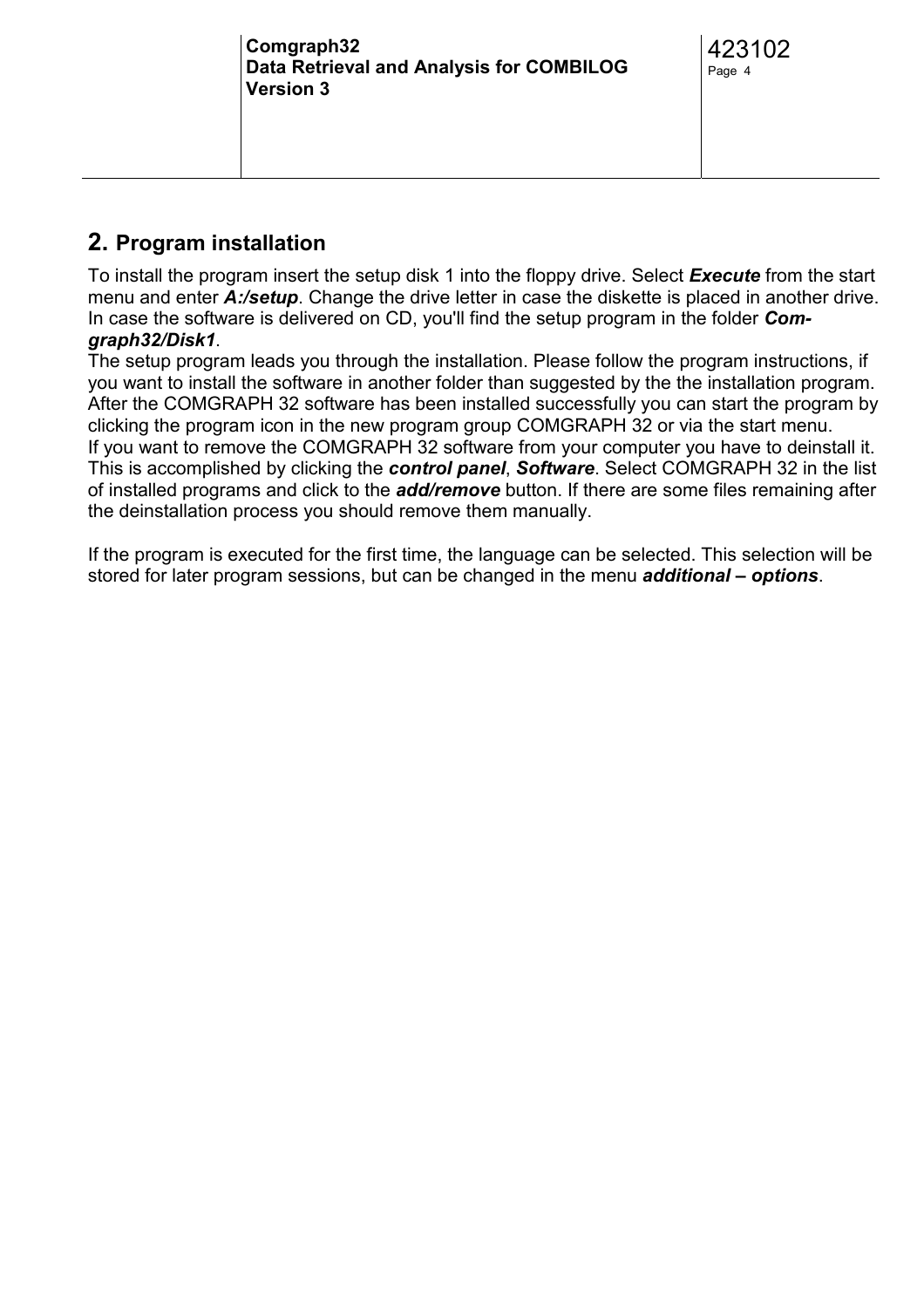#### <span id="page-4-0"></span>**3. Program description**

#### **3.1. Creating a project**

To manage the data of a datalogger a new project must be created. Select *New* from the menu *File*.

At first you have to specify the source where the project information should be read from. By means of this information the program identifies a datalogger before reading the measured data in order to avoid, that data of another logger are mixed with the project opened. For differentiation the program uses some important configuration properties of the datalogger like the unit of measured data, kind of measurement and stored data etc.

| <b>Create new project</b>                                                                                      | $\times$ |
|----------------------------------------------------------------------------------------------------------------|----------|
| Get project information from<br>@ Module<br>그러!<br><sup>4</sup> Search<br>Module address 1<br>$\Box$ Use modem |          |
| Phonebook<br>Phone number:                                                                                     |          |
| C Configuration file<br><b>D</b> Search<br>File name                                                           |          |
| Additional Settings                                                                                            |          |
| Save ASCII Data:<br>Password<br>$\sigma_{\text{no}}$                                                           |          |
| daily files<br>n                                                                                               |          |
| C monthly files<br>Save password                                                                               |          |
| C continously                                                                                                  |          |
| $\times$ Cancel<br><b>OK</b>                                                                                   |          |

The project information can be read directly from a logger via serial interface or from the configuration file, which is created during the COMBILOG configuration.

In case of reading the project information directly from the logger you have to select the module address or click the *Search* button to get a list of connected modules. If a modem is used to communicate with the logger, you have to add a telephone number. These settings will be stored in the project file for future communication and can be altered using the project properties function.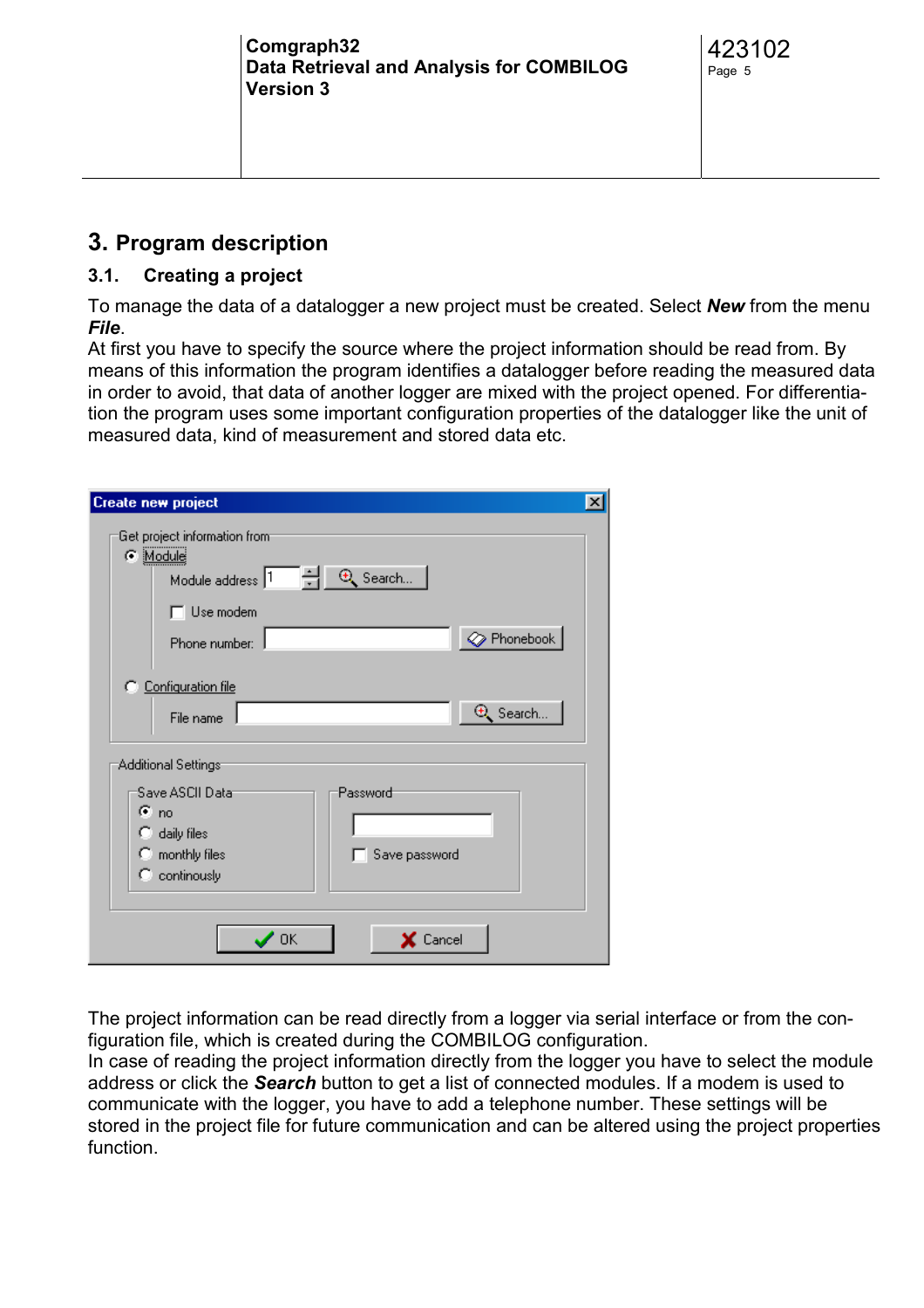If the configuration of the datalogger is password protected, the password must be entered before reading of the stored data is possible. If the check box *save password* is checked, the password will be stored in the project file and transmitted to the datalogger automatically before reading the data.

The program will store all data in a database. Sometimes it is usefull to have the data in text format too. In this case you can select one of the following options:

- to store all data of the same day in a daily file
- to store all data of the same month in a monthly file
- to store all data in one text file

In case of reading the project information offline from the configuration file you have to enter the according file name. These files are created by the COMBILOG configuration software and have the file extension .PRO.

If the program has read the project information of the specified logger you will be asked to enter a name for the project file. A project file has the extension CPR, that is apended automatically to the file name. Additionally to the project file the database with the same name and in the same folder will be created. It is recommended to create a separate folder for each project.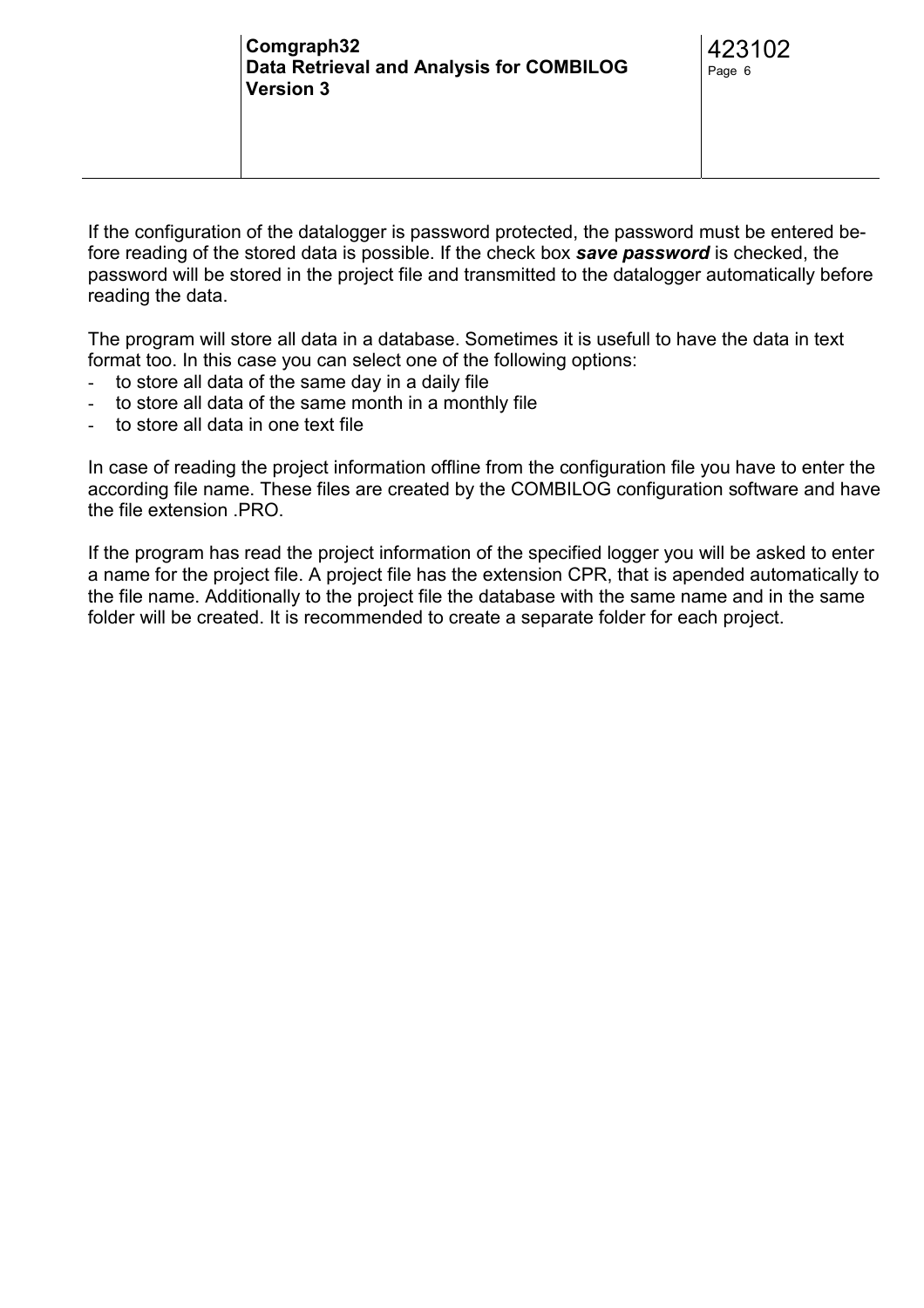#### <span id="page-6-0"></span>**3.2. Opening a project**

To open a project select *Open* from the menu *File*.

|                          | Opening an existing project   |  |               |
|--------------------------|-------------------------------|--|---------------|
| Suchen in:               | Dachstation                   |  | <u>ten de</u> |
| <b>E</b> Dachstation.CPR |                               |  |               |
| Dateiname:               | ".cpr                         |  | Öffnen        |
| Dateityp:                | ComGraph projekt file (*.cpr) |  | Abbrechen     |

Enter the name of the project file or select it from the listed files. A project file always has the standard extension .CPR. This extension will not have to be entered manually.

#### **Note:**

If a project is opened that has been created by Comgraph32 Version 2, the module configuration must be read again from the module or configuration file. The old project file will than be converted into the new format. After that it is no longer possible to open the project with program versions lower than 3.00.

In particular all projects must be converted manually into the new version before starting the automatic mode.

#### **Note:**

If you want to rename a project, you have to rename as well all files related to this project which have the same name. Pay attention, that all files keep their correct file extensions.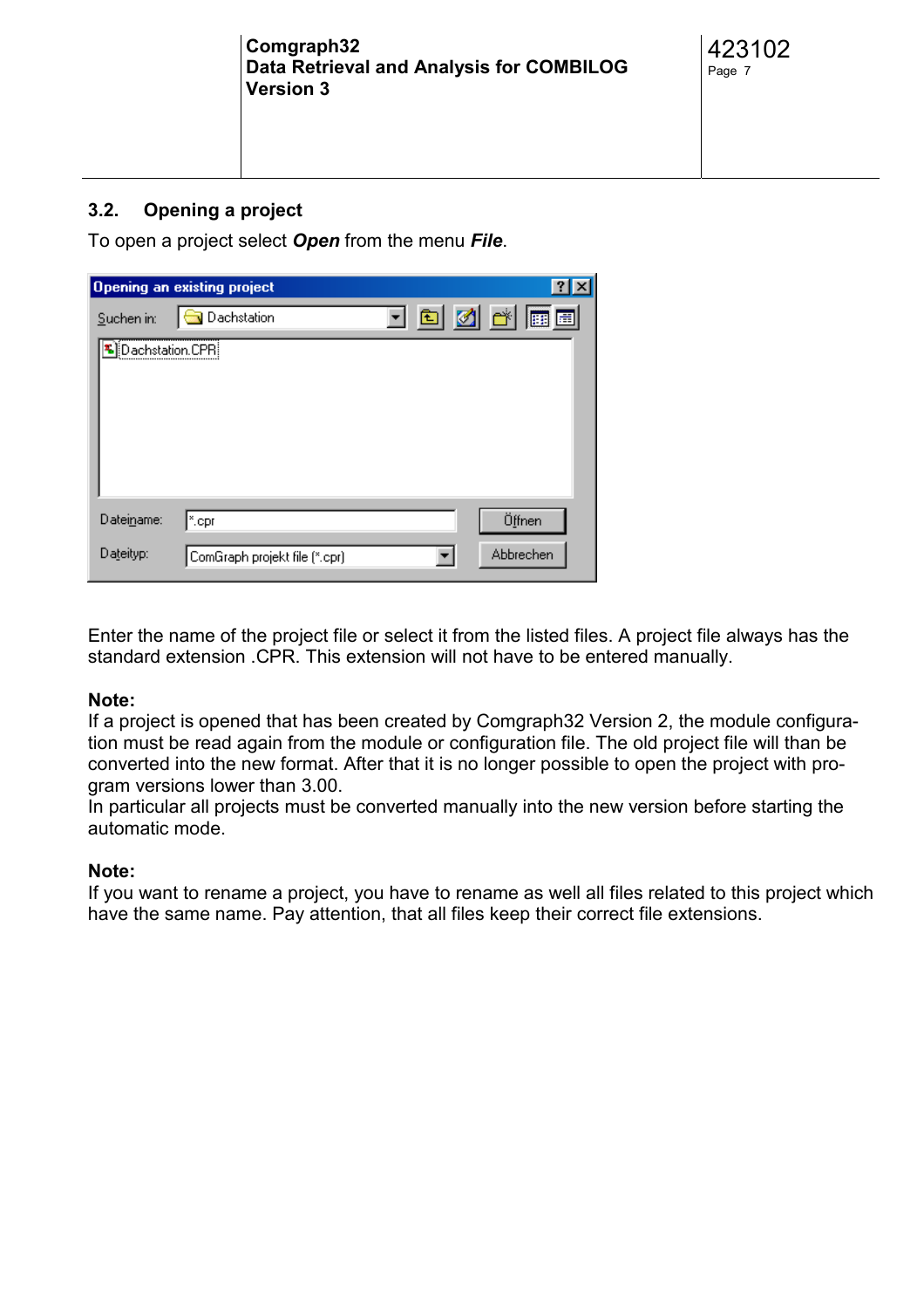<span id="page-7-0"></span>

| Comgraph32<br>Data Retrieval and Analysis for COMBILOG<br><b>Version 3</b> | 423102<br>Page 8 |
|----------------------------------------------------------------------------|------------------|
|                                                                            |                  |

#### **3.3. Working with a project**

After opening a project data can be analysed by following methods:

- selection of a time period the data should be analysed for
- report generation for all parameters
- graphical display of selected parameters
- displaying and editing the data in a table

Select a data presentation by clicking to the respective register card:

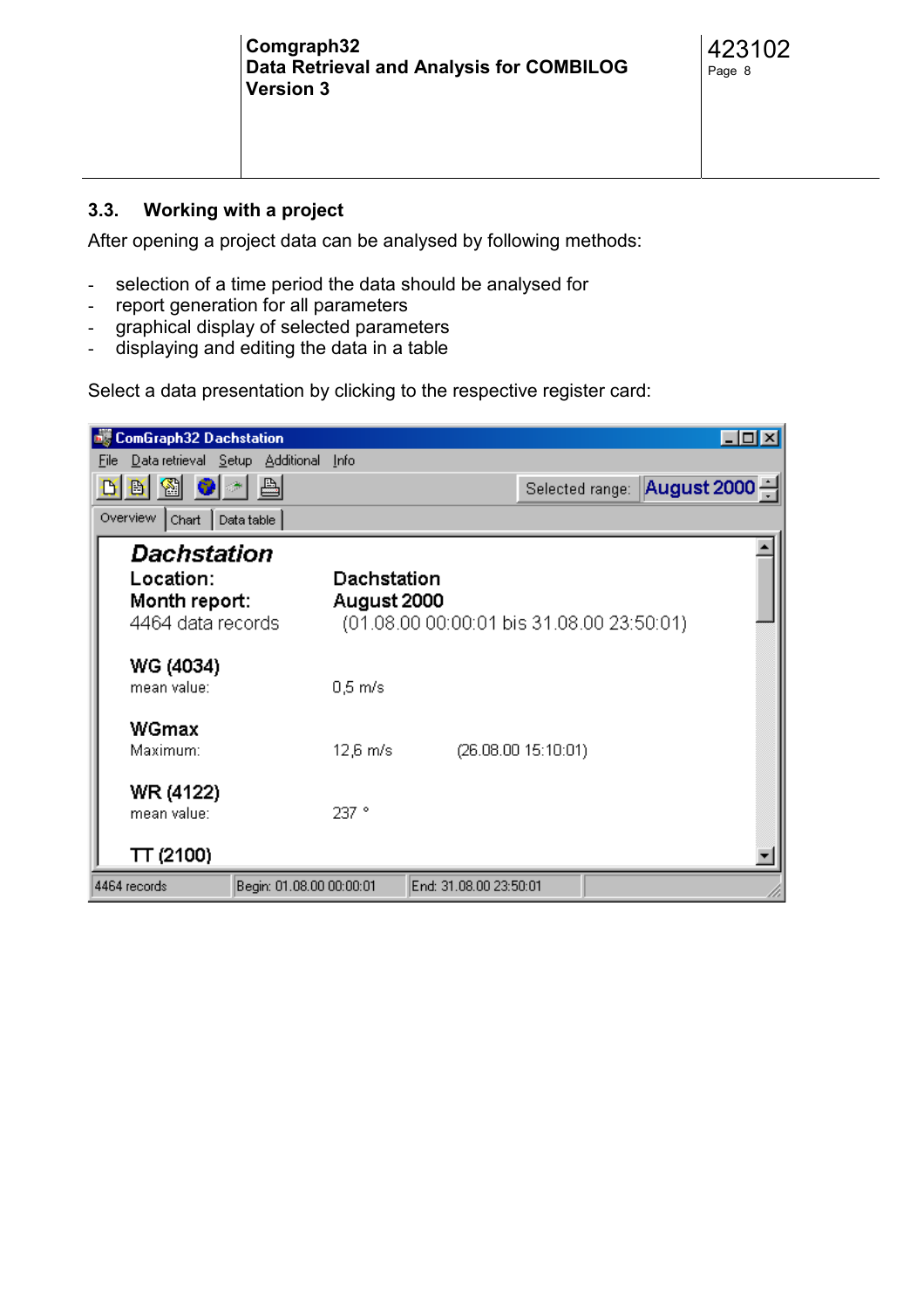#### <span id="page-8-0"></span>**3.3.1 Selecting a time period**

In order to make a selection of a specified time interval click to the button *Selected range*. In the following dialog box you can select a period data should be displayed:

all: shows all available data random: any period can be selected by begin and end date day: shows data of a certain day (0:00 AM to 0:00 PM) week: shows data of one week (7 days, starting with begin date) month: shows data of one month (from the first to the last day of the selected month)

|                          | <b>Data selection</b> |                                                             |      |      |                           |     |          |    |  | $\boldsymbol{\mathsf{x}}$ |
|--------------------------|-----------------------|-------------------------------------------------------------|------|------|---------------------------|-----|----------|----|--|---------------------------|
| Select time <sup>.</sup> |                       |                                                             |      |      |                           |     |          |    |  |                           |
|                          |                       | $\degree$ all data                                          |      |      | $\epsilon$ random         |     |          |    |  |                           |
|                          |                       | C Day                                                       |      |      | C Week<br>$\subset$ Month |     |          |    |  |                           |
|                          |                       | from:<br>01.04.00                                           |      |      |                           | to: | 20.03.00 |    |  |                           |
|                          |                       | $\blacktriangleleft$<br>$\blacktriangleright$<br>April 2000 |      |      |                           |     |          |    |  |                           |
|                          |                       | Mo                                                          | Di   | Mi   | Do                        | Fr  | Sa       | So |  |                           |
|                          |                       | 27                                                          | 28   | 29.  | 30.                       | 31  |          | 2  |  |                           |
|                          |                       | 3                                                           | م    | 5    | -6                        | 7   | 8        | 9  |  |                           |
|                          |                       | 10                                                          | 11   | 12.  | 13.                       | 14  | 15       | 16 |  |                           |
|                          |                       | 17                                                          | 18   | 19 - | 20                        | 21  | 22       | 23 |  |                           |
|                          |                       | 24                                                          | 25 - | 26.  | 27.                       | 28  | 29       | 30 |  |                           |
|                          |                       |                                                             | 2    | 3    | 4                         | 5   | 6        | 7  |  |                           |
|                          |                       |                                                             |      |      | Heute: 04.04.00           |     |          |    |  |                           |

In order to specify a certain date click to the arrow icon  $\blacksquare$  in the date field to open a calendar. Inside the calendar you can click the appropriate day. To change the month or year use the navigation keys left or right to the month name.

The selected period is valid for all other data related functions of the program, like graphical display, export function and printing.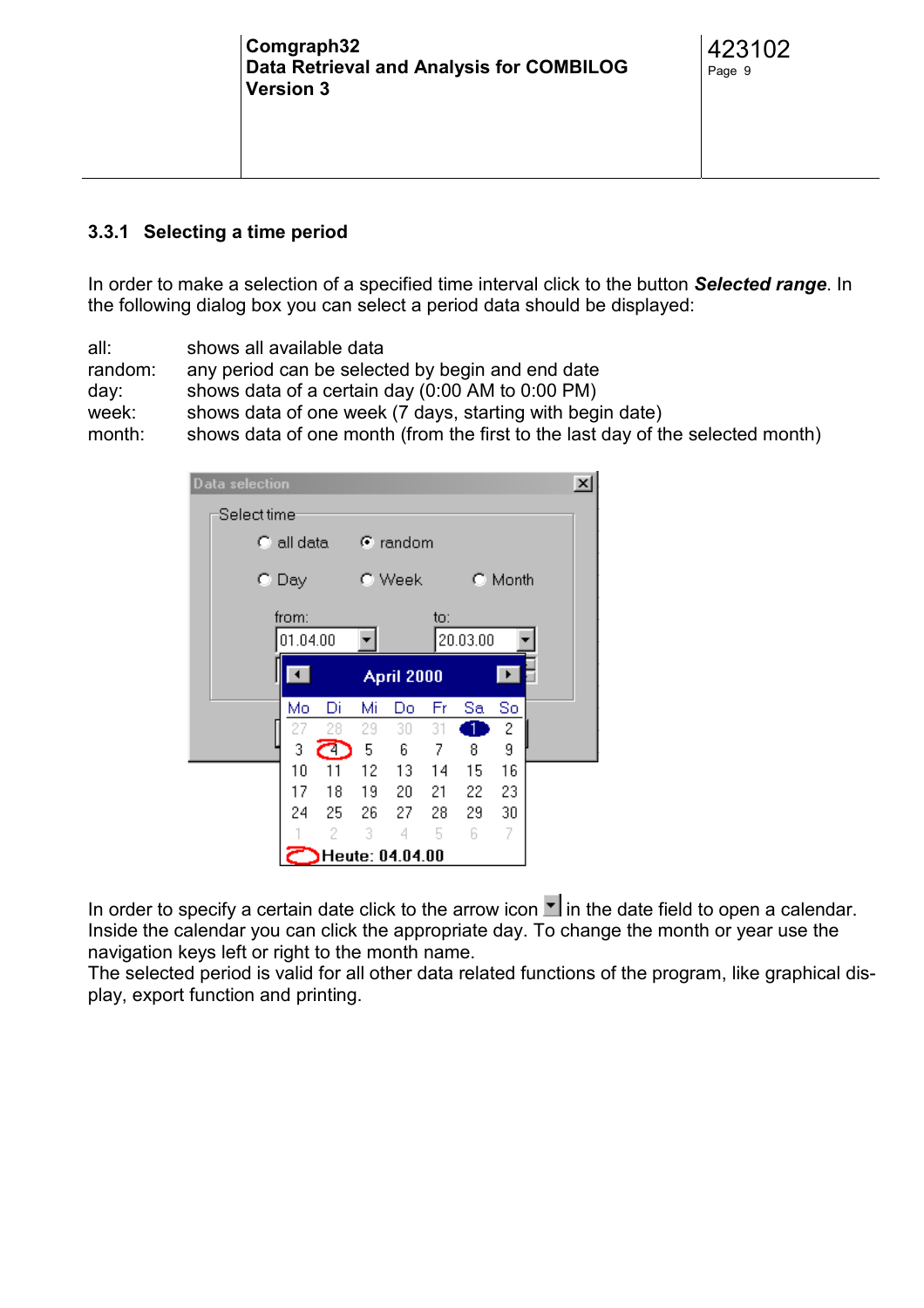<span id="page-9-0"></span>

| Comgraph32<br>Data Retrieval and Analysis for COMBILOG<br><b>Version 3</b> | 423102<br>Page 10 |
|----------------------------------------------------------------------------|-------------------|
|                                                                            |                   |

#### **3.3.2 Report presentation**

The program creates automatically a report of all data for the selected time period. This report can be printed by clicking the print button  $\Box$  on the tool bar.

The result displayed for each parameter is calculated depending on the corresponding type of calculation. This type of calculation will be determined automatically from the datalogger configuration and depends on the type of measurement. Thus for example the sum is calculated instead of the average in case of a counter channel. Because it is not possible to determine the type of calculation in any case (e.g. for arithmetic channels), the type of calculation can be set

manually. Select the menu file – properties or click to the properties button  $\blacksquare$  in the tool bar. On the registercard you'll find a list of algorithms for creating the report:

| <b>Properties of Dachstation</b><br>×                                                                                     |
|---------------------------------------------------------------------------------------------------------------------------|
| Data fields<br>General   Channel configuration   Module configuration                                                     |
| Display options:<br>Field name<br>WG (4034)<br>Decimal places:<br>- 1<br>Type of calculation<br>vector mean of wind speed |
| reference to wind direction:                                                                                              |
| WR (4122)                                                                                                                 |
| Range of validity for report generation:                                                                                  |
| 0<br>lowest value:<br>m/s                                                                                                 |
| 40<br>highest value:<br>m/s                                                                                               |
| (著 Change                                                                                                                 |
|                                                                                                                           |
| ∕ Ok                                                                                                                      |

By defining the *range of validity* unvalid data can be filtered. Values outside this range will not be included to the report results.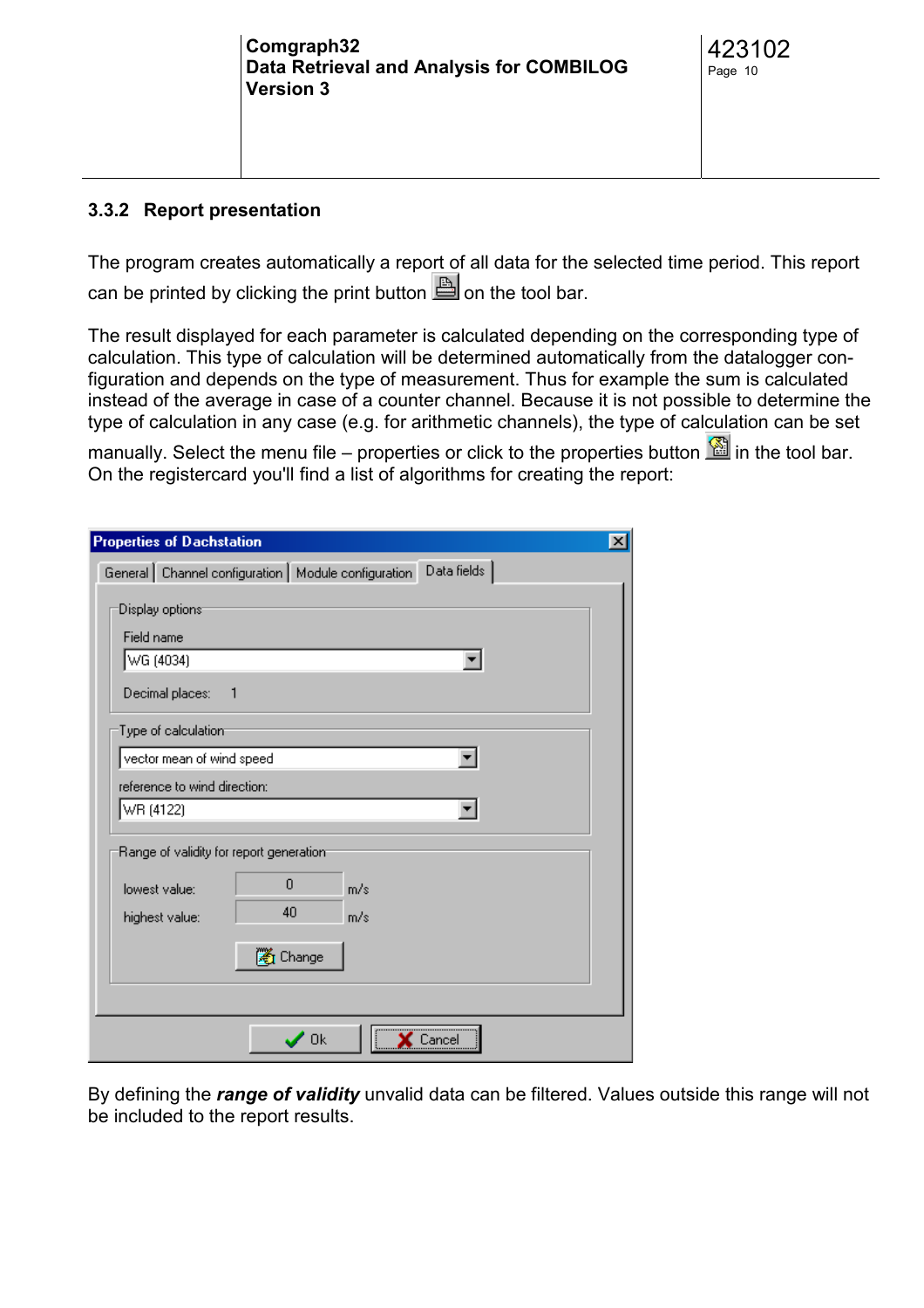Following types of calculation can be selected:

- none: The parameter will not be considered in the report
- mean value: The arithmetic average will be calculated. Additionally the minimum and maximum together with the time of last appearance is determined.
- scalar mean value of wind direction: The arithmetic average of the wind direction is calculated using the scalar averaging method.
- minimum:The minimum together with the time of last appearance is determined.
- maximum: The maximum together with the time of last appearance is determined.
- sum: The sum of all values is calculated.
- total sum: The last available value will be taken as result, because the values are absolute counter values.
- standard deviation: The standard deviation of the selected parameter is calculated
- vector mean value of wind direction: The arithmetic average of the wind direction is calculated using the vector averaging method. Additionally the reference value containing the corresponding wind speed values must be selected.
- vector mean value of wind speed: The arithmetic average of the wind speed is calculated using the vector averaging method. Additionally the reference value containing the corresponding wind direction values must be selected.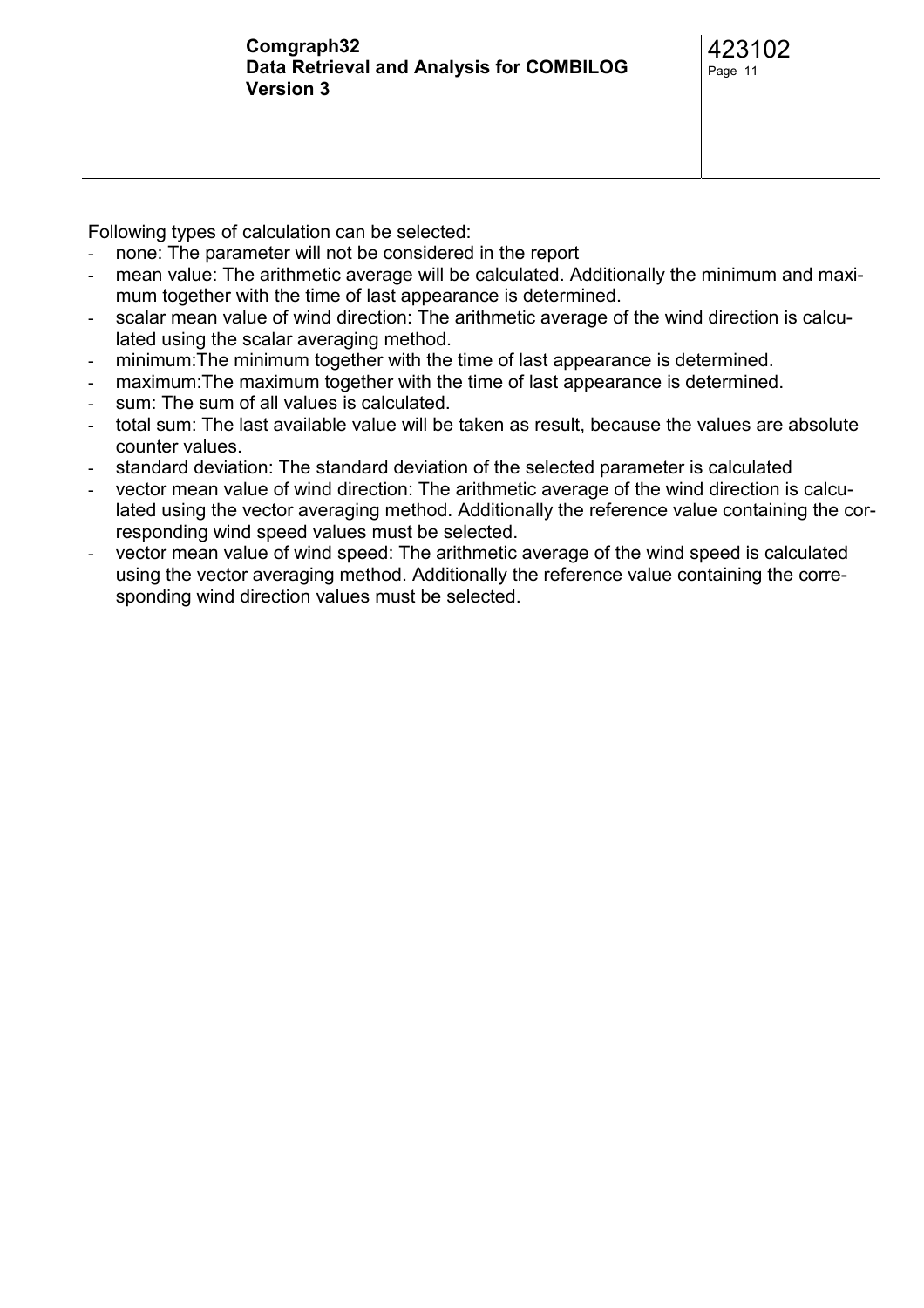#### <span id="page-11-0"></span>**3.3.3 Graphical display**

A graphic can show maximally 2 parameters at the same time, assigned to the left and right axis.



The axis color can be defined in the menu *additional – options*. You can define a constant axis color or assign an individual color for each parameter. The color of a parameter is selected in the graphics properties menu (see below).

On the right side of the graphic a tool bar is visible containing some buttons to change the appearance of the graphic. The buttons have the following meaning:

shows the graphics properties menu to select a parameter and the diagram type

shows / hides a cross cursor



shows / hides grid lines for the right axis

shows / hides the legend

In case the cross cursor is activated, the actual cursor values will be displayed in the foot line. If the cross cursor is deactivated, the calculated values from the report will be displayed instead (mean value, sum etc.).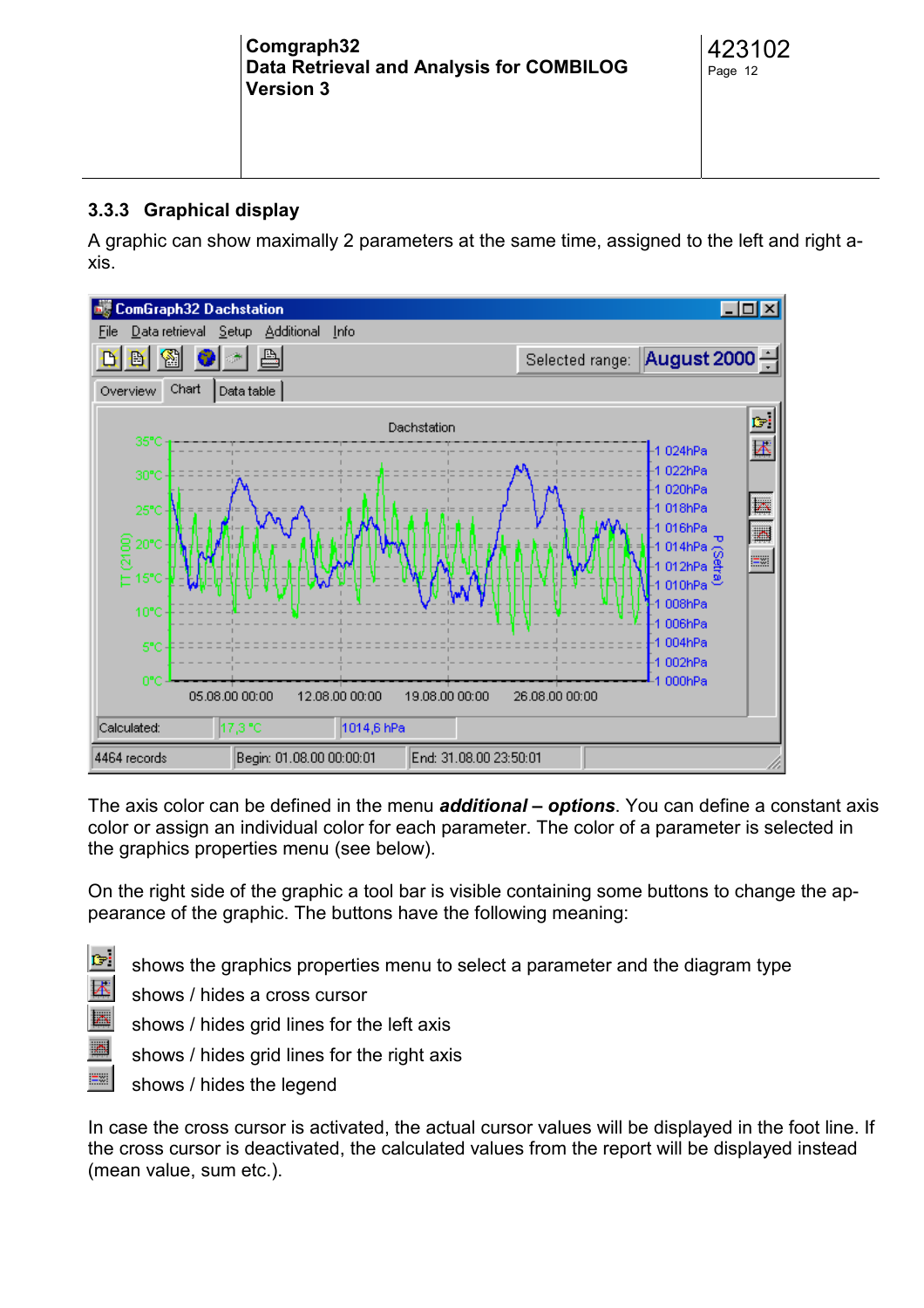If required, any range of the curves can be zoomed. Zooming is activated by drawing a rectangle arround the chart area of interest with pressed left mouse button, beginning from top / left down to bottom down. Dragging in the opposite direction resets axis scales. Zooming can be repeated several times.

The zoomed range can be scrolled in any direction by moving the mouse with pressed right mouse button.

In the dialog box for selecting the graphic parameters you can

- select a parameter to display on the left or right y-axis
- select the type of the diagram
- adjust the scaling of the y-axis for each parameter
- define a title for the chart
- enable or disable showing the legend

| <b>Graphic settings</b>                                 | $\boldsymbol{\mathsf{x}}$ |
|---------------------------------------------------------|---------------------------|
| Title                                                   |                           |
| Dachstation                                             |                           |
| left axis   right axis                                  |                           |
|                                                         |                           |
| Parameter                                               |                           |
| TT (2100)                                               |                           |
| diagram:                                                |                           |
| <b>Fast Line</b>                                        |                           |
|                                                         |                           |
| Axis scale                                              |                           |
|                                                         |                           |
| Minimum:<br>Value<br>$\Box$ automatic<br>$\overline{0}$ |                           |
| Maximum: F automatic<br>35<br>Value                     |                           |
|                                                         |                           |
|                                                         |                           |
| Show legend                                             |                           |
|                                                         |                           |
| X Cancel<br>OK                                          |                           |
|                                                         |                           |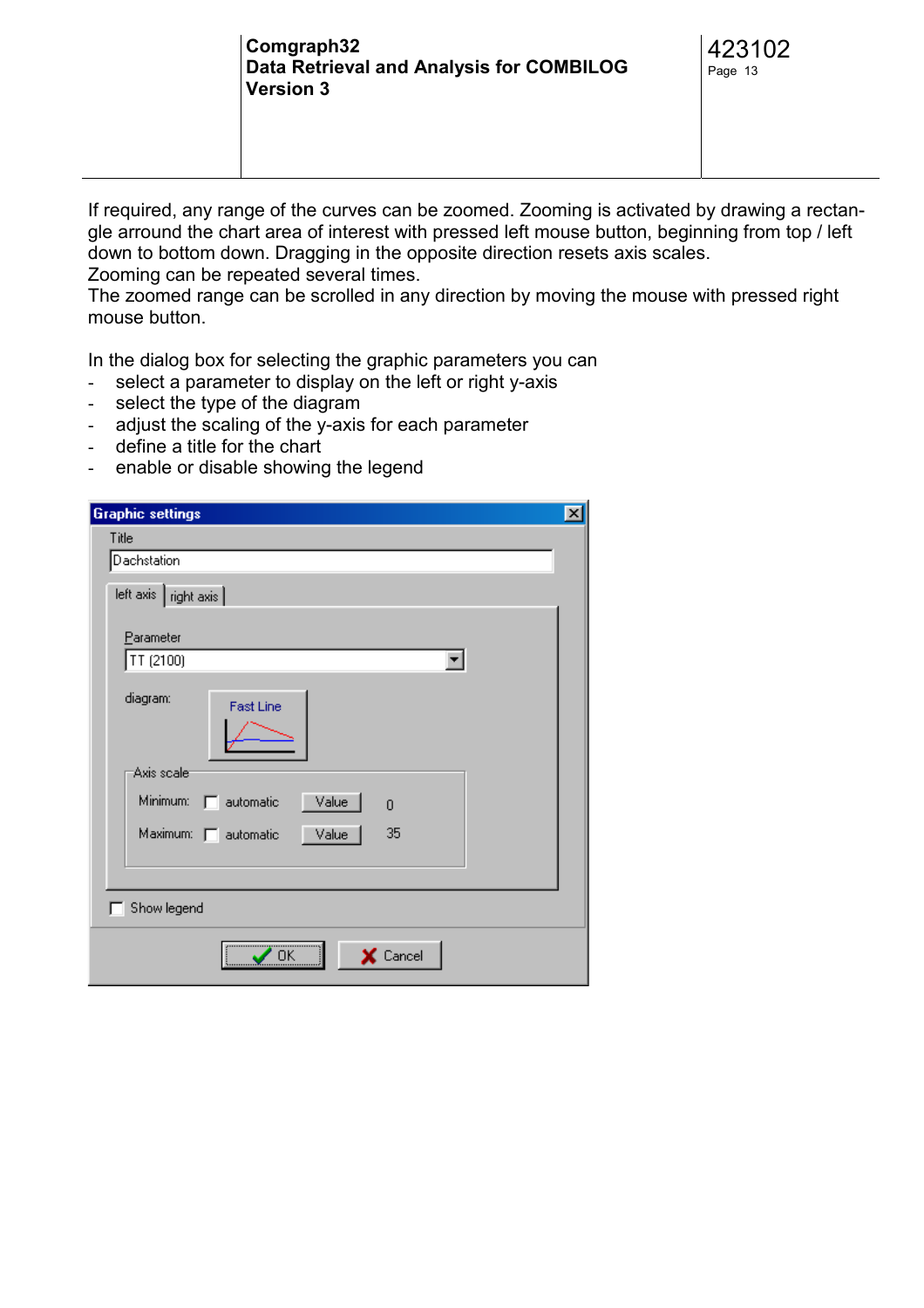To select a type of a diagram click to diagram symbol button. The following types of diagram can be selected:

| <b>Fast Line</b> | line diagram                                                            |
|------------------|-------------------------------------------------------------------------|
| Line             | line diagram with additional display of<br>data points                  |
| Point            | point diagram<br>values will be displayed as points                     |
| Bar              | bar diagram<br>values will be displayed as bars with<br>different style |
| Volume           | bar diagram<br>values will be displayed as line bars                    |
| Area             | area diagram<br>values will be displayed as area                        |

All settings will be stored and are available after restarting the program.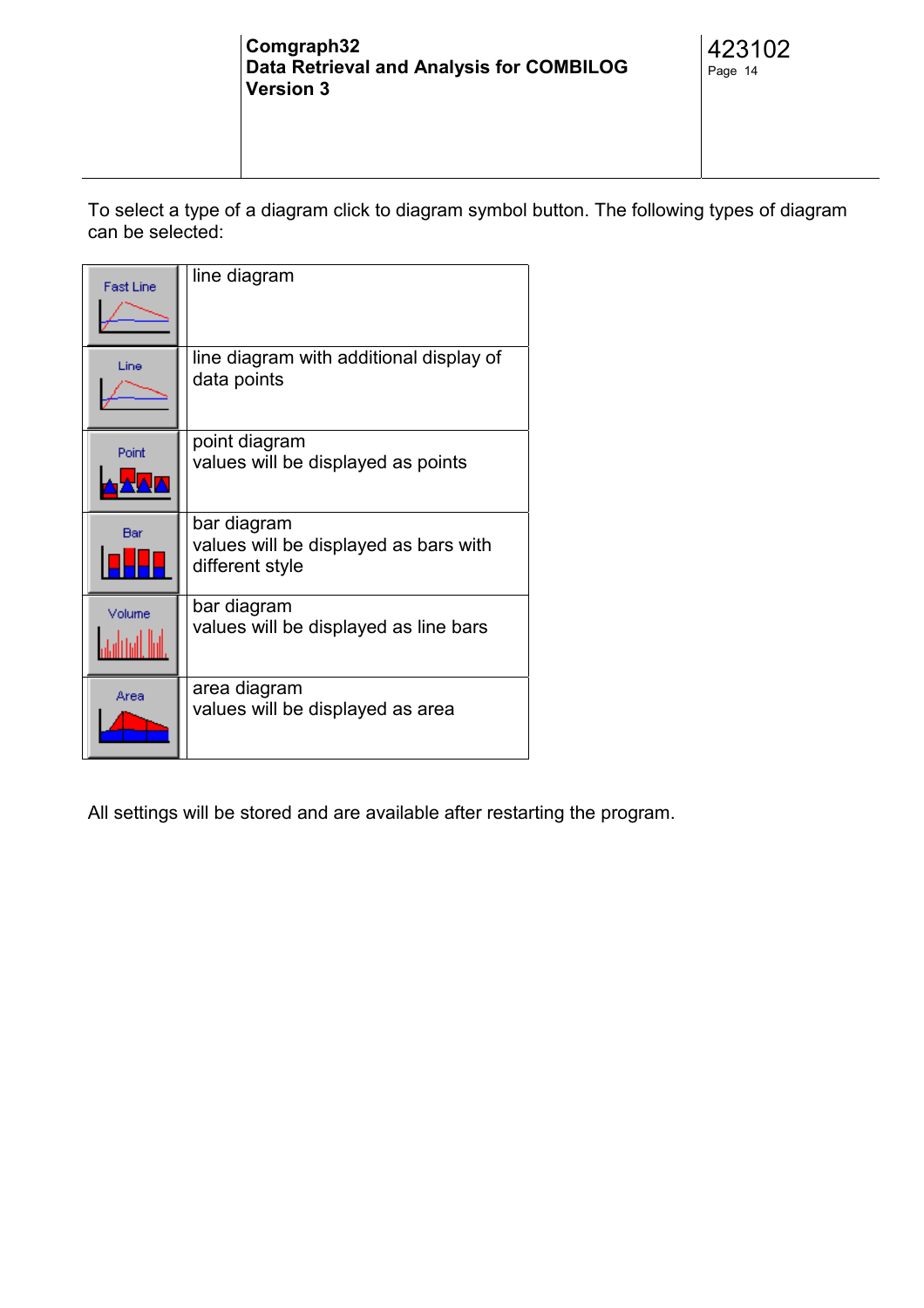<span id="page-14-0"></span>

| Comgraph32<br>Data Retrieval and Analysis for COMBILOG<br><b>Version 3</b> | 423102<br>Page 15 |  |
|----------------------------------------------------------------------------|-------------------|--|
|----------------------------------------------------------------------------|-------------------|--|

#### **3.3.4 Data table**

In the data table all values of the selected time period will be displayed numerically. The table contains a column with date / time values and one coloumn for each parameter. The coloumn titles are derived from the datalogger channel names.

The coloumn titles and the data format (number of decimals) can be changed by the project properties dialog.

| <b>ComGraph32 Dachstation</b><br>$\Box$ olx                        |                                      |          |           |      |                                         |   |        |            |
|--------------------------------------------------------------------|--------------------------------------|----------|-----------|------|-----------------------------------------|---|--------|------------|
| Data retrieval Setup<br>Additional<br>Edit<br>File<br>Info         |                                      |          |           |      |                                         |   |        |            |
| l Ol<br>图<br>D B                                                   | a.<br>August 2000<br>Selected range: |          |           |      |                                         |   |        |            |
| Overview  <br>Chart                                                | Data table                           |          |           |      |                                         |   |        |            |
| Í<br>ы<br>н<br>►<br>-                                              |                                      |          |           |      |                                         |   |        | ×          |
| Date/Time                                                          | WG (4034) WGmax                      |          | WR (4122) |      | TT (2100) RF (3111) RF (3030) P (Setra) |   |        | Regen (7 ▲ |
| 01.08.00 00:00:01                                                  | 0,0                                  | $_{0,0}$ | 137       | 14,1 | 97                                      | 7 | 1019,7 |            |
| 01.08.00 00:10:00                                                  | 0,0                                  | 0,7      | 137       | 14,3 | 97                                      | 7 | 1019,6 |            |
| 01.08.00 00:20:00                                                  | 0,4                                  | 1,2      | 139       | 14,4 | 97                                      | 7 | 1019,6 |            |
| 01.08.00 00:30:00                                                  | 0,3                                  | 1,6      | 140       | 14,4 | 97                                      | 7 | 1019,6 |            |
| 01.08.00 00:40:01                                                  | 0,0                                  | 0,1      | 174       | 14,4 | 96                                      | 7 | 1019,6 |            |
|                                                                    |                                      |          |           |      |                                         |   |        |            |
| End: 31.08.00 23:50:01<br>Begin: 01.08.00 00:00:01<br>4464 records |                                      |          |           |      |                                         |   |        |            |

Use the table navigator keys above the table header to navigate inside the table or to edit data sets. The symbols have the following meaning:

| $\blacksquare$ | moves to the first data set                               |
|----------------|-----------------------------------------------------------|
|                | moves to the previous data set                            |
|                | moves to the next data set                                |
|                | moves to the last data set                                |
|                | inserts a new data set before the actual data set         |
|                | deletes the actual data set                               |
|                | sets the actual data set in edit mode                     |
| $\checkmark$   | rewrites changes of the actual datasets into the database |
|                | cancels the edit mode without any changes of the dataset  |

In the menu *edit* you'll find the function *delete all records*. This function will delete all datasets of the selected time period.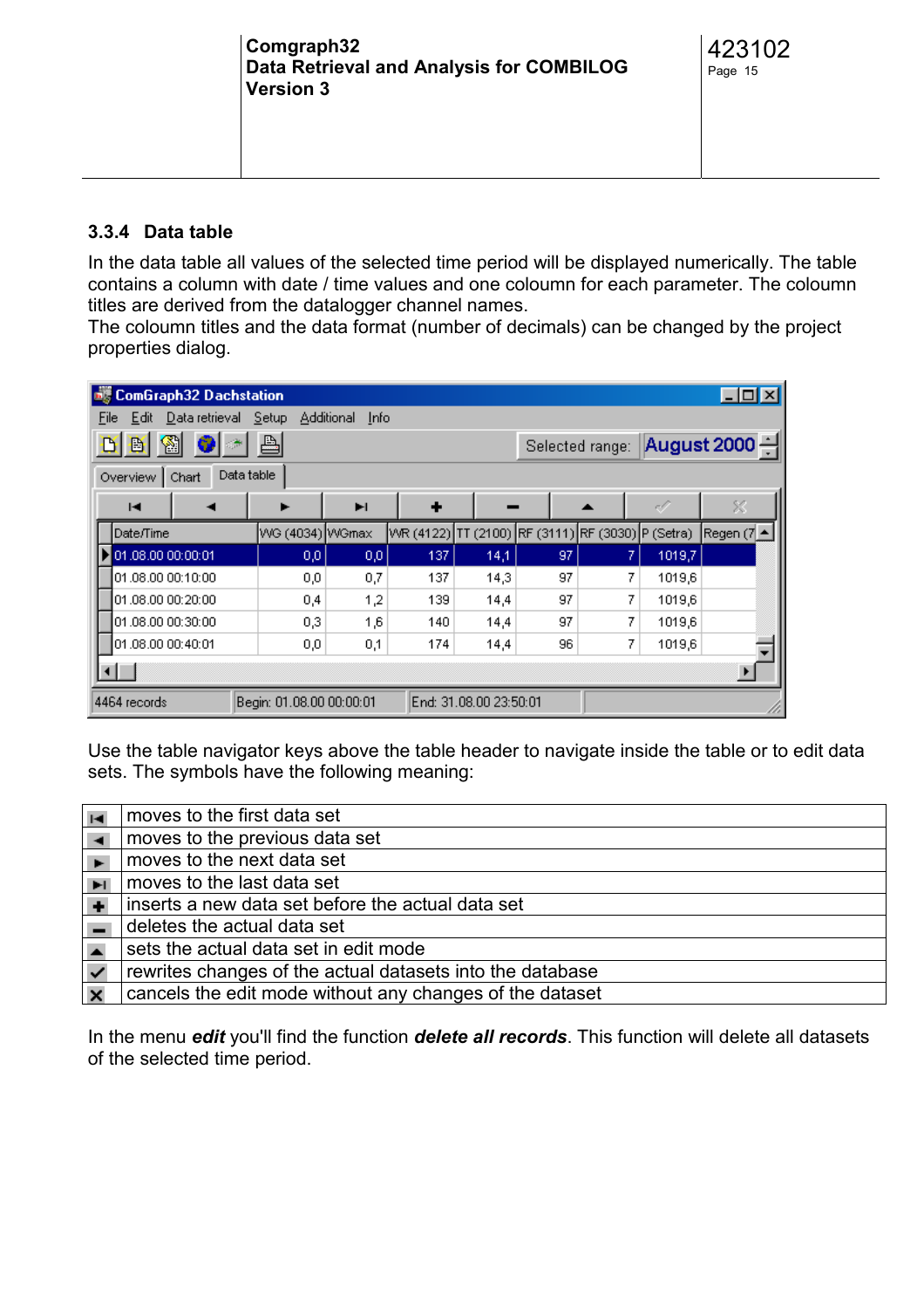| Comgraph32<br>Data Retrieval and Analysis for COMBILOG |  |
|--------------------------------------------------------|--|
| <b>Version 3</b>                                       |  |
|                                                        |  |

#### <span id="page-15-0"></span>**3.3.5 Printing the results**

The report as well as the graphic and the data table can be printed. Click to the printer button

in the tool bar or choose *print* from the menu *file*.

Depending on the report, the graphic or the data table is visible on the screen, data will be sent to the printer.

If you want to print a table the integrated Quickreport generator will be started. This enables to preselect number and kind of parameters that should be printed. A maximum of 9 parameters including the time stamp can be printed side by side on one page. If you have more than 9 parameters to print you must repeat the process for all other parameters. Thus it is guaranteed that on each printed page there are time stamps.

Selection of parameters is done by the following dialog box:

| <b>Print protocol</b>                                                                   |                                                                                                                   | $\vert x \vert$ |
|-----------------------------------------------------------------------------------------|-------------------------------------------------------------------------------------------------------------------|-----------------|
| Title<br>Dachstation<br>not printed fields<br>Regen (7001)<br>Status (7001)<br>Taupunkt | printed fields<br>WG (4034)<br>Add <b>J</b> GP<br>₫<br><b>WGmax</b><br>WR (4122)<br><b>up</b><br><b>€∏</b> Remove |                 |
| WG 0-20<br>WG 4-20<br>WR 0-20<br>WR 4-20                                                | TT (2100)<br>RF (3111)<br>down<br>RF (3030)<br>₹<br>P (Setra)<br>Regen (7051)                                     |                 |
|                                                                                         | X Cancel<br>$\prime$ Ok                                                                                           |                 |

On the right side of the box you find a list of parameters already selected to be printed, on the left side a list of remaining parameters. Select an entry in one of these lists and use the *Add* or *Remove* buttons to add or remove a parameter. You can change the printing order (from left to right) using the buttons up and down. Note, that the time stamp of each record is always printed at the most left position of the paper.

After clicking *Ok* the QuickReport generator is started. The result will be displayed on the screen before printing. Thus you see a print preview and the number of pages to be printed. To print, click to the printer symbol.

Instead of printing you can save the QuickReport in a file to open it again later. Opening of any QuickReport files is also possible via this window.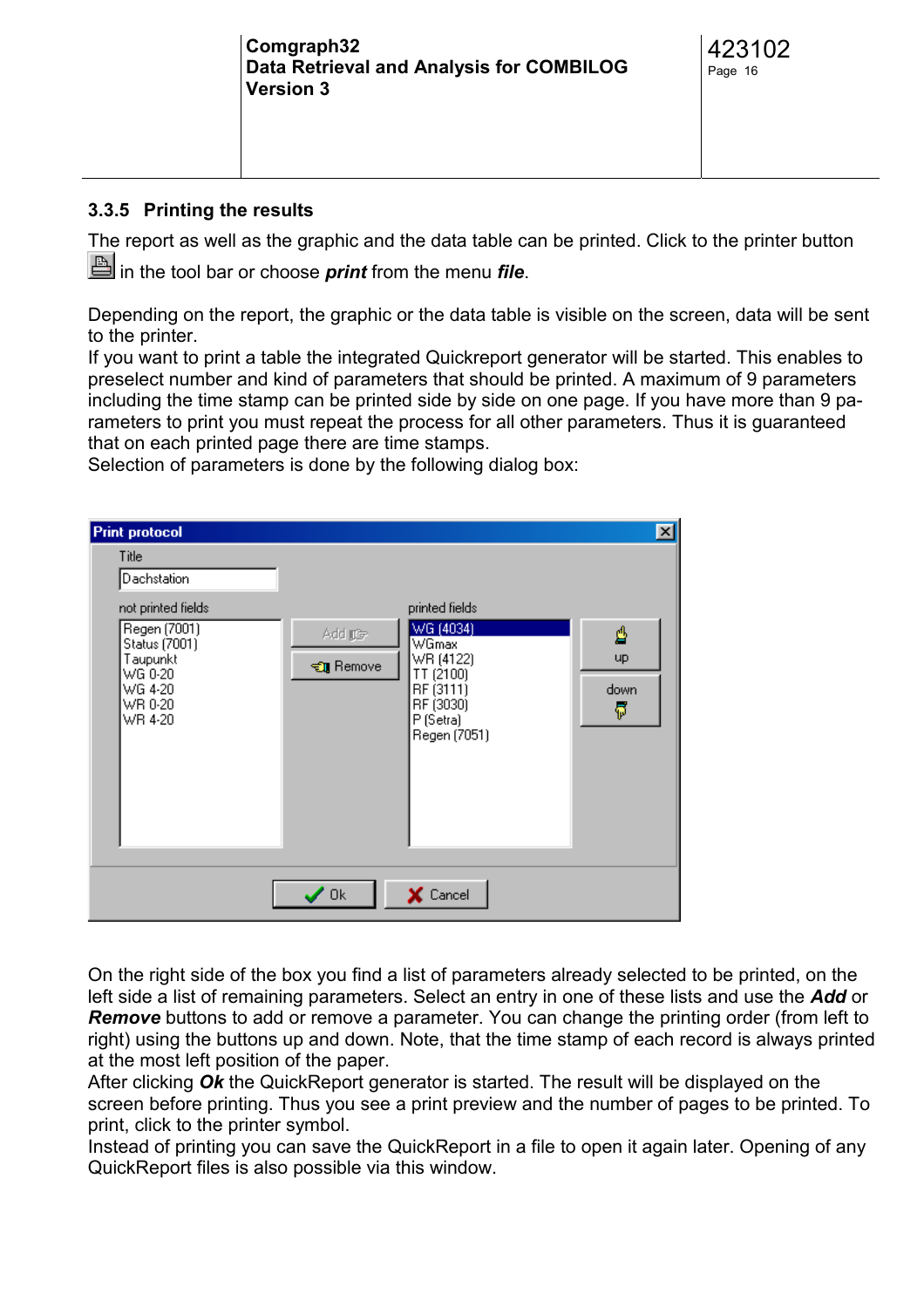#### <span id="page-16-0"></span>**3.3.6 Export of data**

The program features to export all data of a selected period to text files. The data can than be imported by other applications, e.g. Microsoft Excel.

To export data select the time period at first. Choose the *Export* function in the *File* menu. Select the name and the file type of the text file. In a .*CSV* file data will be separated by a colon (";"), in a .*TXT* file by a space character.

#### **3.3.7 Import of data**

If there are data available in text format, they can be imported to the Comgraph32 database. A corresponding project must be opened at first. Choose the *Import* function in the *File* menu. Note, that the datasets in the text file must have the same structure as the data in the project. Other data will be rejected.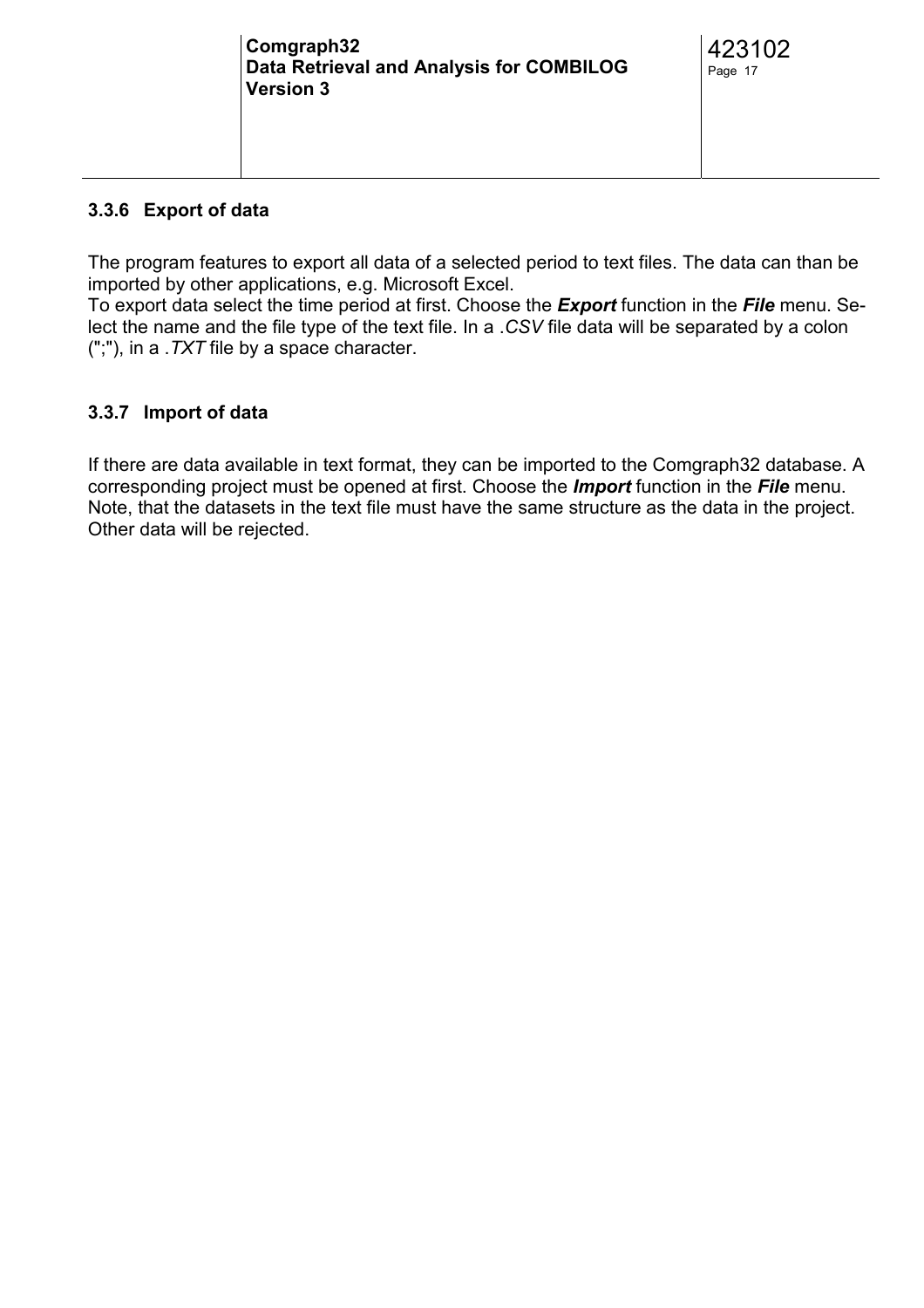<span id="page-17-0"></span>

| Comgraph32<br>Data Retrieval and Analysis for COMBILOG<br><b>Version 3</b> | 423102<br>Page 18 |
|----------------------------------------------------------------------------|-------------------|
|                                                                            |                   |

#### **3.4. Project properties**

After creating or opening a project the project properties can be displayed and some of them can be changed. For this purpose use the *properties* function from the menu *file*. The register *General* shows the actual settings of the program to retrieve data from a COM-BILOG via serial interface.

| <b>Properties of Dachstation</b>                                     |                       | $\vert x \vert$   |  |  |  |  |  |
|----------------------------------------------------------------------|-----------------------|-------------------|--|--|--|--|--|
| General   Channel configuration   Module configuration   Data fields |                       |                   |  |  |  |  |  |
| <b>Dachstation</b>                                                   |                       |                   |  |  |  |  |  |
| Location: Dachstation                                                | first data available: | 17.03.00 07:30:00 |  |  |  |  |  |
| Channels: 15                                                         | last data available:  | 05.09.00 08:40:01 |  |  |  |  |  |
|                                                                      | last read:            | 05.09.00 09:43:17 |  |  |  |  |  |
| Communication                                                        |                       |                   |  |  |  |  |  |
| Module addres: 1                                                     | $\Theta$ Search       |                   |  |  |  |  |  |
| $\Box$ Use modem                                                     |                       |                   |  |  |  |  |  |
| Phone number                                                         |                       | Rhonebook         |  |  |  |  |  |
| Additional Settings <sup></sup>                                      |                       |                   |  |  |  |  |  |
| Save ASCII Data:                                                     | Password              |                   |  |  |  |  |  |
| $\sigma$ no                                                          |                       |                   |  |  |  |  |  |
| $\bigcirc$ daily files                                               |                       |                   |  |  |  |  |  |
| $\mathbb{C}$ monthly files<br>$\degree$ continously                  | Save password         |                   |  |  |  |  |  |
|                                                                      |                       |                   |  |  |  |  |  |
|                                                                      |                       |                   |  |  |  |  |  |
|                                                                      | X Cancel              |                   |  |  |  |  |  |
|                                                                      |                       |                   |  |  |  |  |  |

The module address, the telephone number of the remote modem (if available) and the password can be changed here, as well as the options to save the data in additional text files.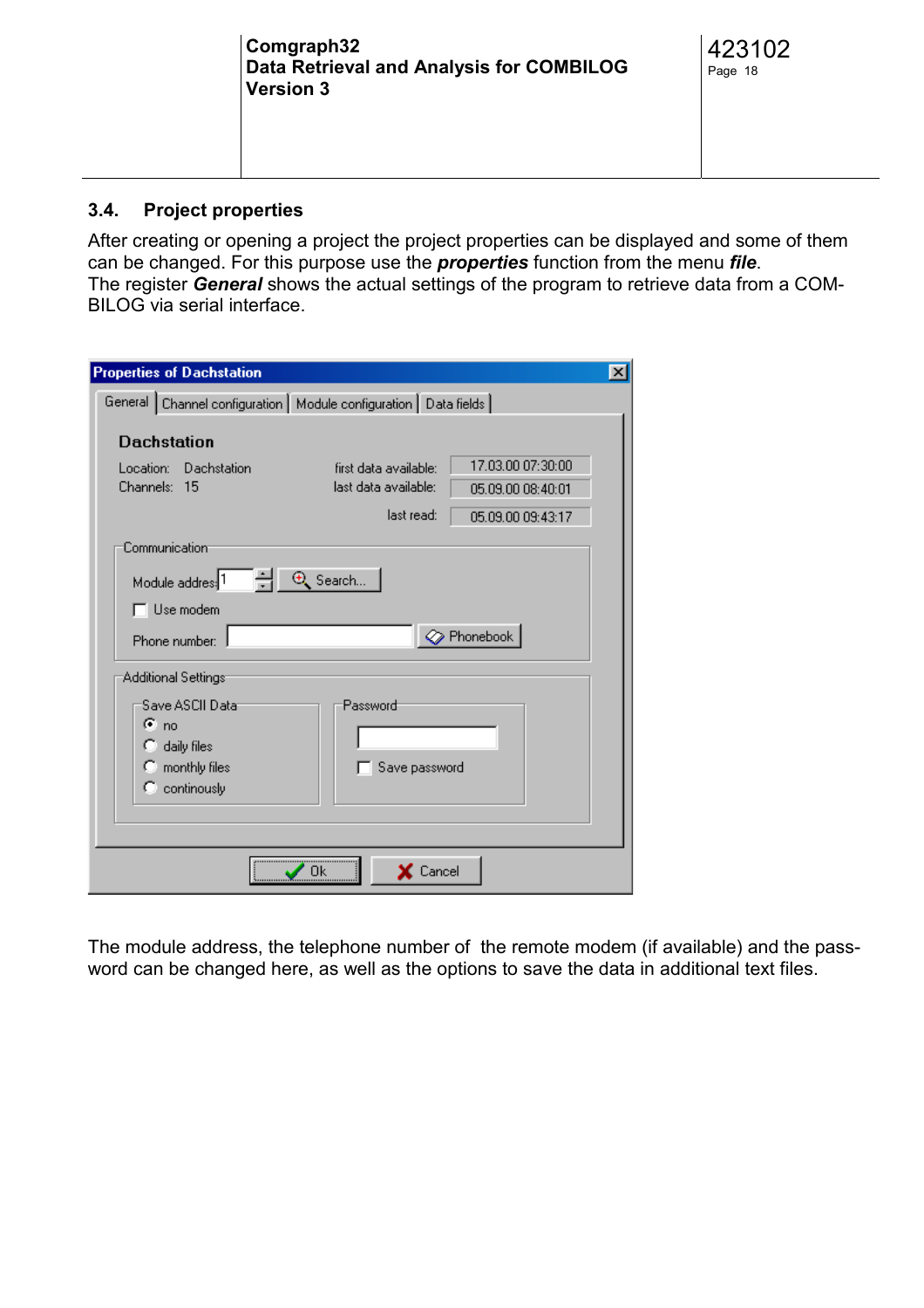The register *Channel configuration* displays essential configuration parameters of each datalogger channel:

|            | Channel name  | Format | Unit                      | Storage |  |
|------------|---------------|--------|---------------------------|---------|--|
| Type<br>IЫ | WG (4034)     | ##.#   | m/s                       | yes     |  |
| AR         | WGmax         | ##.#   | m/s                       | yes     |  |
| DI         | WR (4122)     | ###    | ۰                         | yes     |  |
| Al         | TT (2100)     | ####   | ۴C                        | yes     |  |
| Al         | RF (3111)     | ###    | %                         | yes     |  |
| Al         | RF (3030)     | ###    | %                         | yes     |  |
| Al         | P (Setra)     | ####.# | hPa                       | yes     |  |
| DI         | Regen (7051)  | ###    | mm                        | yes     |  |
| DI         | Regen (7001)  | ###    | z                         | yes     |  |
| DI         | Status (7001) | ###    | $\boldsymbol{\mathsf{z}}$ | yes     |  |
| AΒ         | Taupunkt      | ###    | ۴C                        | yes     |  |
| Al         | WG 0-20       | ##.#   | m/s                       | yes     |  |
| Al         | WG 4-20       | ##.#   | m/s                       | yes     |  |
| Al         | WR 0-20       | ###    | ۰                         | yes     |  |
| Al         | WR 4-20       | ###    | ۰                         | yes     |  |
|            |               |        |                           |         |  |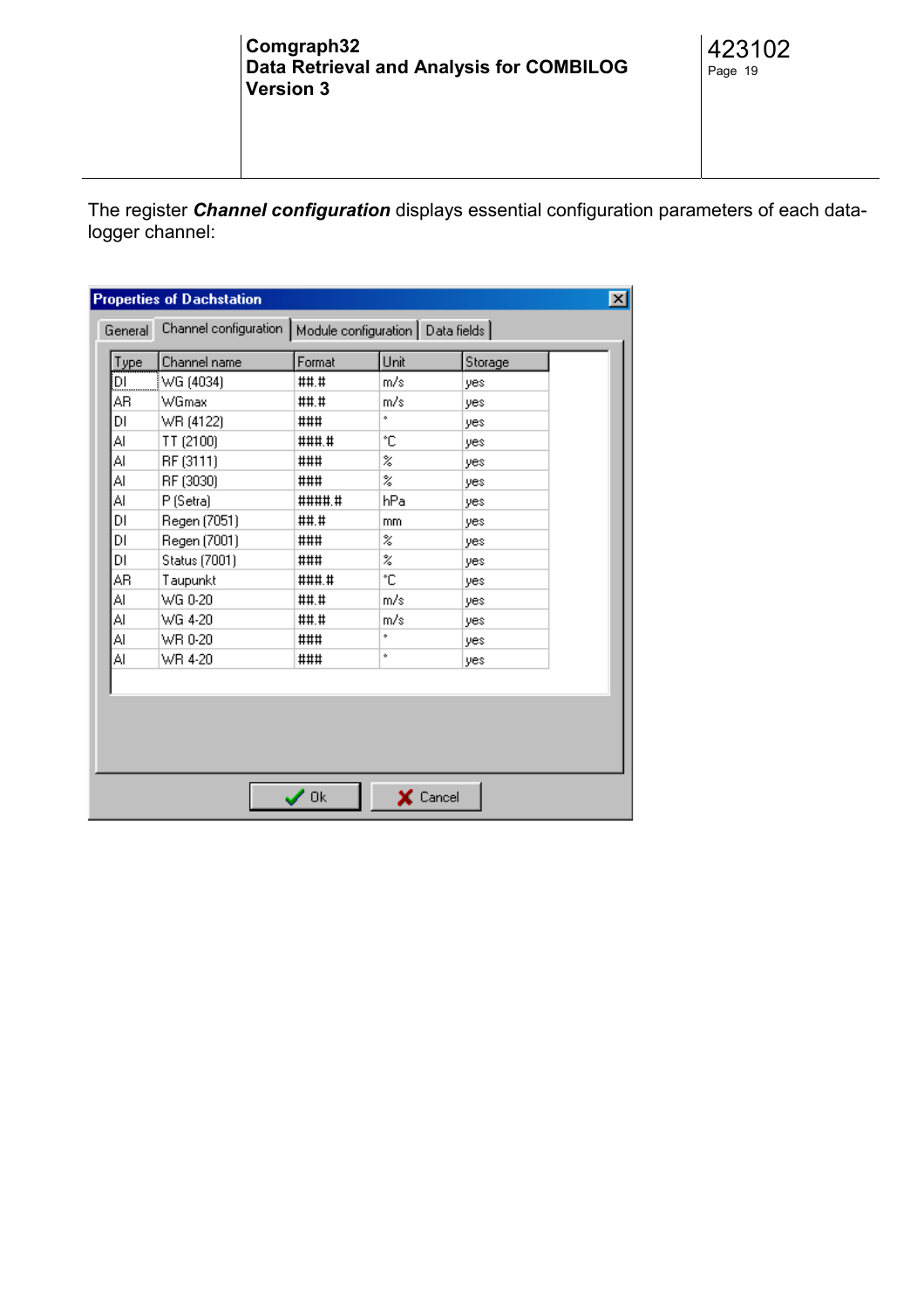General configuration settings you will find on the register *Module configuration*:

| <b>Properties of Dachstation</b>      | $\vert x \vert$                    |  |
|---------------------------------------|------------------------------------|--|
| General Channel configuration         | Module configuration   Data fields |  |
|                                       |                                    |  |
| Device type:<br>Vendor:               | COMBILOG 1020<br>Friedrichs        |  |
| Date of configuration: 17.03.00 07:29 |                                    |  |
| Configured by:                        | Radke                              |  |
| Monitor version:                      | M5.00                              |  |
| Download version:                     | U3.11                              |  |
| Language:                             | german                             |  |
| Scan rate:                            | 1 sec.                             |  |
| Averaging interval:                   | $0$ sec.                           |  |
|                                       |                                    |  |
|                                       |                                    |  |
|                                       |                                    |  |
|                                       |                                    |  |
|                                       |                                    |  |
|                                       |                                    |  |
|                                       |                                    |  |
|                                       | $\prime$ Ok<br>$\times$ Cancel     |  |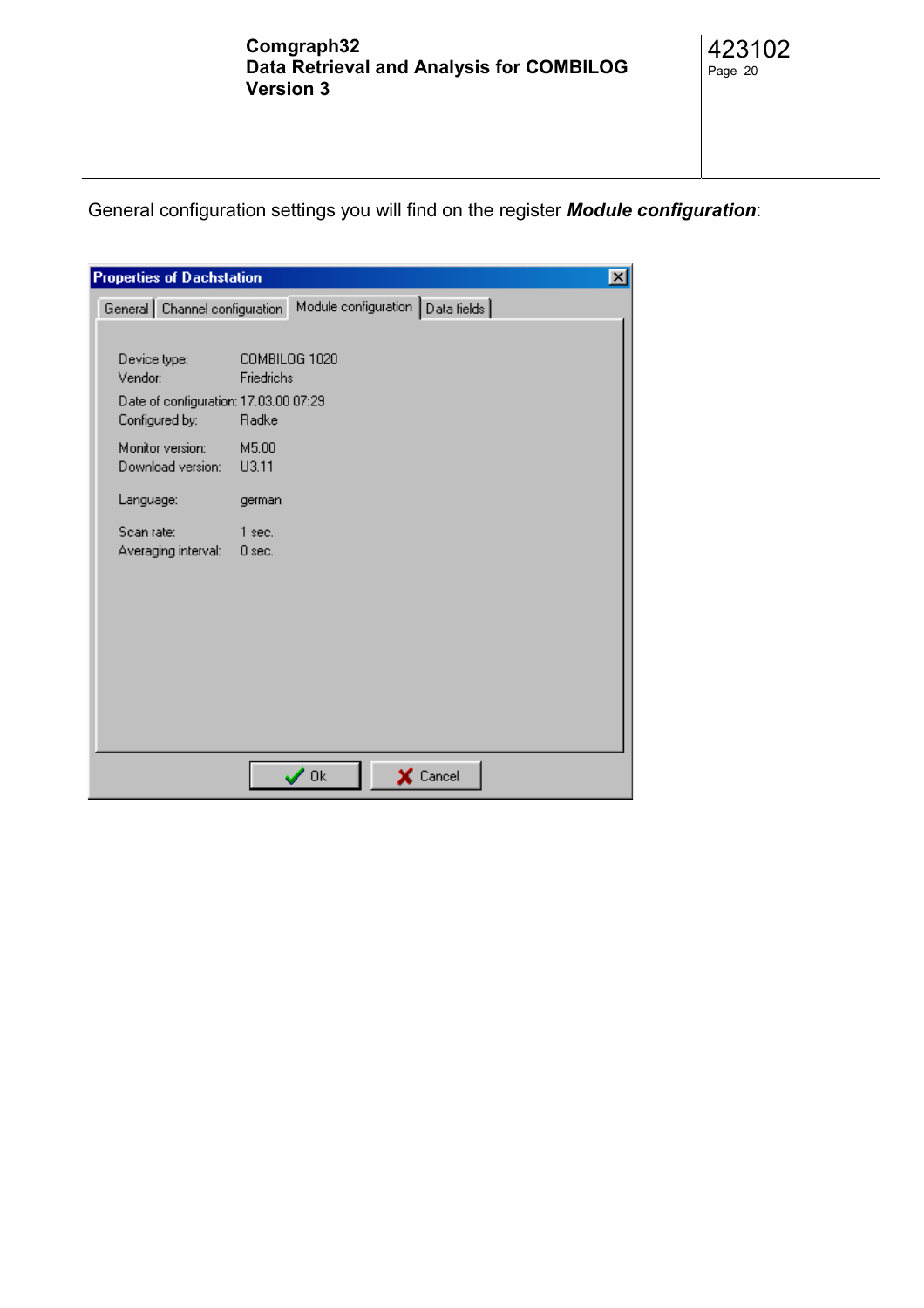On the register *Data fields* the following settings of all data fields can be changed:

- name of parameter
- number of decimals
- the type of calculation for the report (see [3.3.2 Report presentation\)](#page-9-0)
- the range of validity of each parameter

 To change a field name, the number of displayed digits or the range of validity select the parameter from the drop down list and click to the *Change* button.

| <b>Properties of Dachstation</b>                                   |
|--------------------------------------------------------------------|
| General Channel configuration   Module configuration   Data fields |
| Display options<br>Field name<br>WG (4034)                         |
| Decimal places:<br>1                                               |
| Type of calculation<br>mean value                                  |
|                                                                    |
| Range of validity for report generation                            |
| $\overline{0}$<br>lowest value:<br>m/s                             |
| 40<br>highest value:<br>m/s                                        |
| ▓ Change                                                           |
|                                                                    |
| X Cancel<br>Πk                                                     |

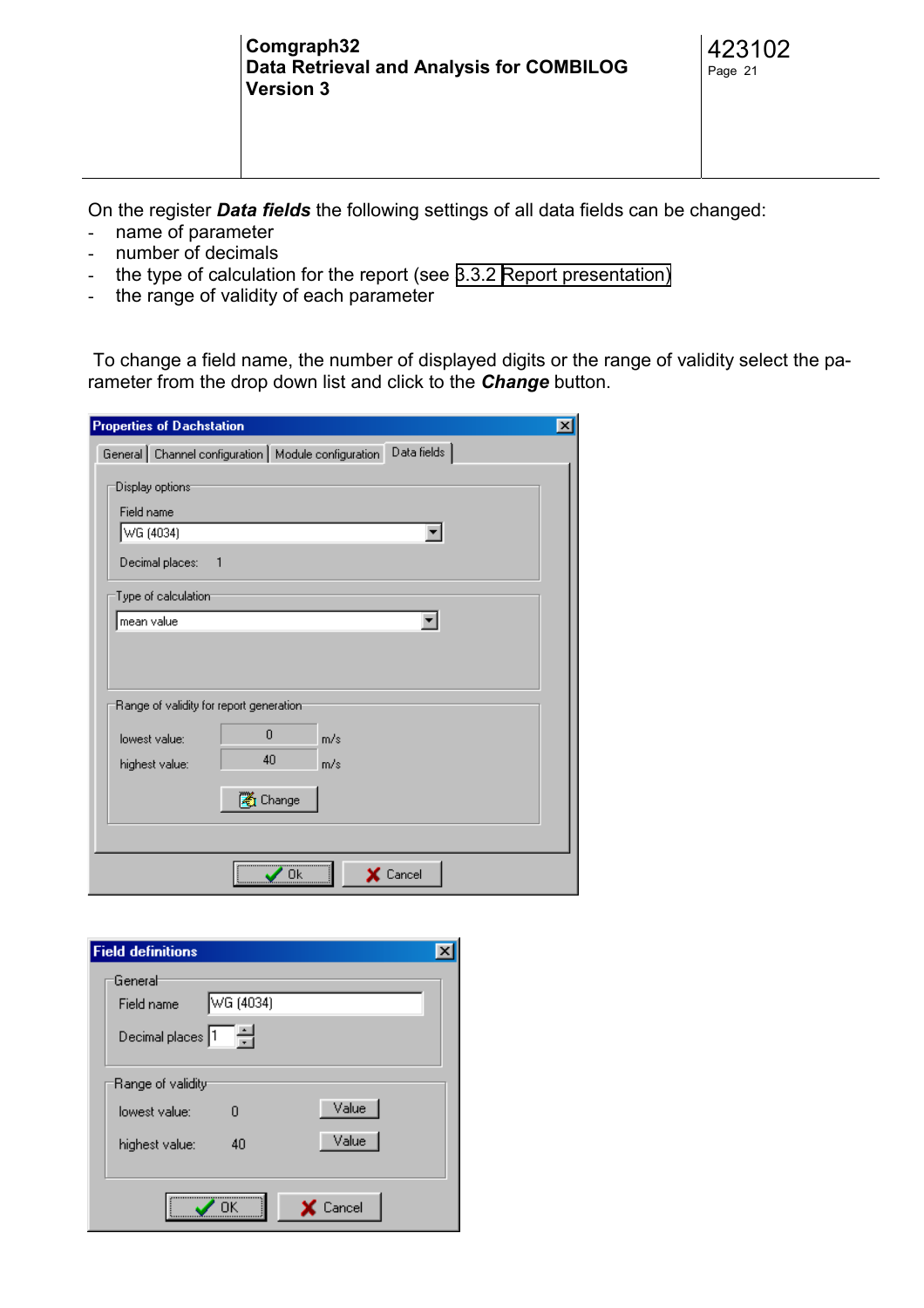#### <span id="page-21-0"></span>**3.5. Data retrieval from the COMBILOG**

There are two options to get data from the COMBILOG to the PC:

- via serial interface (resp. modem)
- via reading the data from a PCMCIA memory card

To retrieve the data online from the COMBILOG proceed as follows:

- Open the project the data should be assigned to.
- Select the function *from module* from the menu *Data retrieval*
- Enter the time range from which the data should be transmitted. Normally you will select the option *all data since last readout*. The other options are usefull in case of multiple access of different users to the datalogger.
- Enter a password if necessary

| Read data from module    |                             |  |
|--------------------------|-----------------------------|--|
| Select time <sup>-</sup> |                             |  |
|                          | all data since last readout |  |
| C selected interval      |                             |  |
| from:                    | 04.04.00                    |  |
|                          | 싂<br>08:30:01               |  |
| to:                      | 04.04.00                    |  |
|                          | $\frac{1}{\tau}$<br>1:21:10 |  |
| $\bigcirc$ whole memory  |                             |  |
| Password                 |                             |  |
|                          | save password               |  |
|                          |                             |  |
|                          | $\prime$ ok<br>Cancel       |  |
|                          |                             |  |

The program will establish the connection to the datalogger and check if it is in accordance with the project information. If it doesn't correspond the function is aborted without any data transmission. Otherwise all data will be transmitted from the datalogger to the database.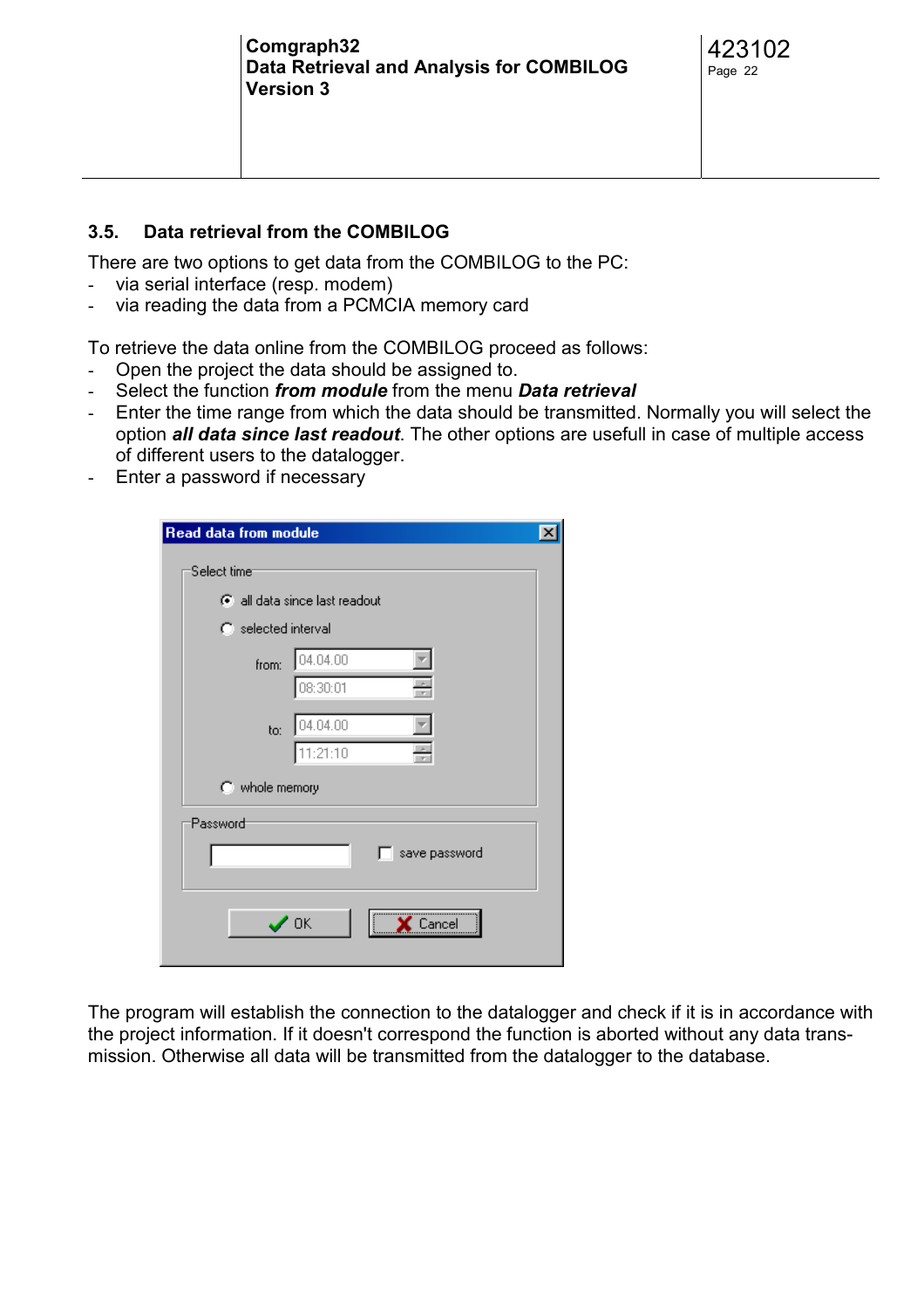In case the additional data recording in text format is enabled (during creating the project or in the property settings), the following data files will be generated:

daily file: *yyyymmdd.csv*

monthly file: *yyyymm.csv*

continously: *projectname.csv*

where *yyyy*, *mm* and *dd* correspond to the year, month and day the datasets are generated. In these files each line represents one dataset, beginning with the date and time, followed by the measured data itself, separated by a separation mark (";").

Note, that all datasets will be appended at the end of the corresponding data file, regardless of the chronological order.

In case of using a memory card insert the card into the slot of your PCMCIA drive. Select *from PCMCIA card* from the menu *Data retrieval* and enter the path and the name of the file containing the logger data. (Normally named COMBILOG.LOG)

The program will also check the configuration information before reading the data.

If data will be found containing a time stamp which is already available in the database, you will be asked, how it should be handled. You can ignore or add the data to the database.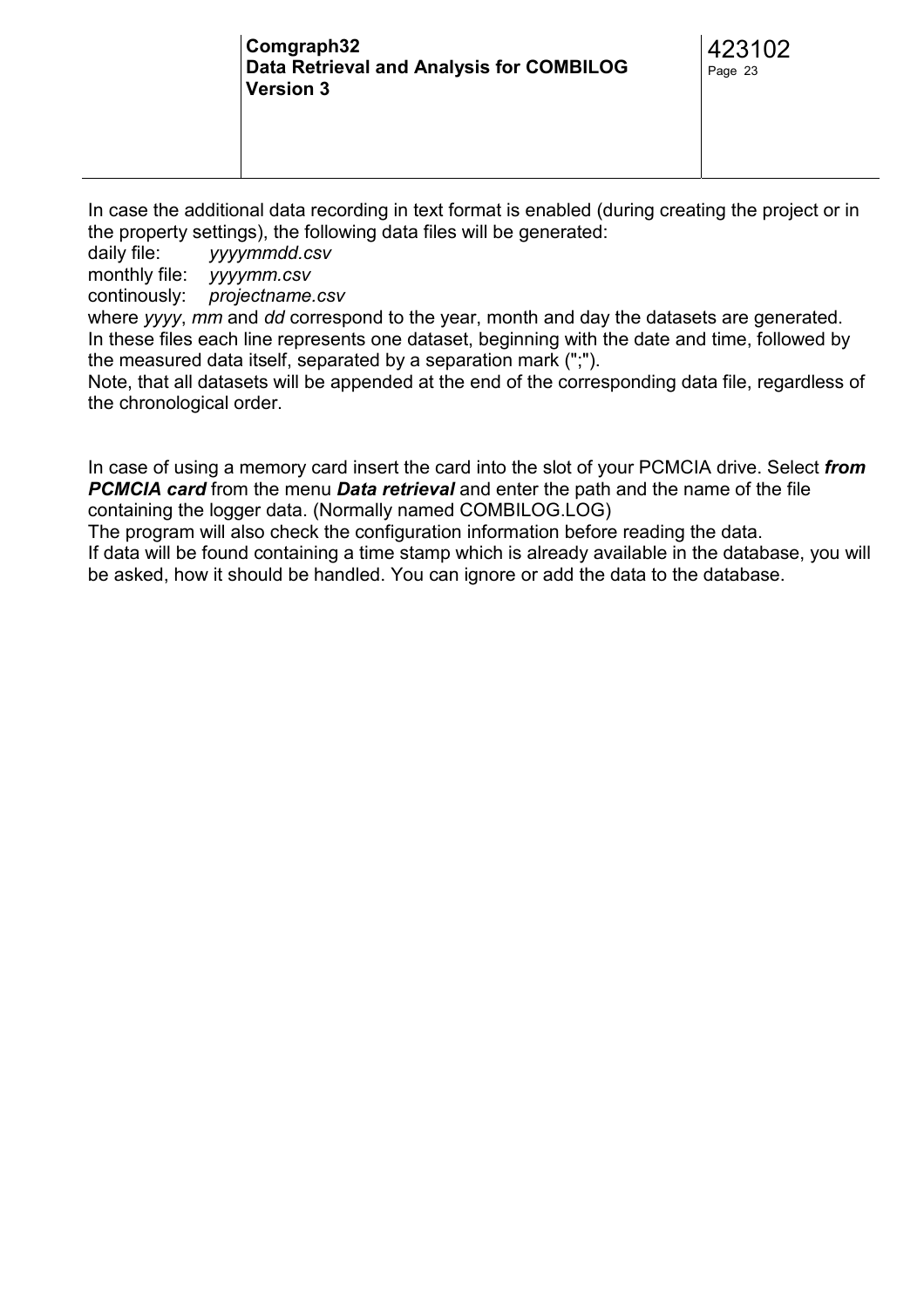#### <span id="page-23-0"></span>**3.6. Additional functions**

Independent of an opened project there are some additional functions in the menu *additional*.

#### **3.6.1 Measurement**

The function *measurement* allows to view the actual measured data of any COMBILOG connected to your PC directly or via modem. Enter the modul address and the telephone number if necessary.

After establishing the connection to the logger all channels will be displayed with continous update:

|                                                                                                       |       | <b>Measurement</b>                                |       |      |                                                                                                       |                                | $\vert x \vert$ |
|-------------------------------------------------------------------------------------------------------|-------|---------------------------------------------------|-------|------|-------------------------------------------------------------------------------------------------------|--------------------------------|-----------------|
| Module address: 1<br>serial no.: 090279<br>Location: Dachstation<br>onfiguration date: 17.03.00 07:29 |       | Vendor: Friedrichs<br>Device type: COM1020<br>by: |       |      | Monitor version: M5.00<br>Download version: U3.03<br>Scan rate: 1 sec.<br>Averaging interval: 10 min. |                                |                 |
| ⊯                                                                                                     |       | <u>Tvp Name</u>                                   | Value | Unit | <b>State</b>                                                                                          |                                |                 |
|                                                                                                       |       | <u>DI 1</u> WG (4034)                             | 1.4   | m/s  | o.K.                                                                                                  |                                |                 |
|                                                                                                       |       | AR WGmax                                          | 2.5   | m/s  | o.K.                                                                                                  | 16<br>stored datasets:         |                 |
| 3                                                                                                     | DI    | WR (4122)                                         | 255   | ٠    | o.K.                                                                                                  | Logger time: 04.04.00 11:12:41 |                 |
| $\overline{4}$                                                                                        | Al    | TT(2100)                                          | 13.2  | °C   | o.K.                                                                                                  |                                |                 |
| 5                                                                                                     | Al    | RF (3111)                                         | 76    | %    | o.K.                                                                                                  | Synchronize logger with PC     |                 |
| <u> 6</u>                                                                                             | Al    | RF (3030)                                         | 3     | %    | o.K.                                                                                                  |                                |                 |
| 7                                                                                                     | Al    | P(Setra)                                          | 988.3 | hPa  | o.K.                                                                                                  | <b>Rear memory</b>             |                 |
| 18                                                                                                    | DI    | Regen (7051)                                      | 0.0   | mm   | o.K.                                                                                                  |                                |                 |
| 19                                                                                                    | DI    | Regen (7001)                                      | 0     | %    | o.K.                                                                                                  |                                |                 |
| l10 l                                                                                                 | DI    | Status (7001)                                     | ۵     | %    | o.K.                                                                                                  |                                |                 |
|                                                                                                       |       | AR Taupunkt                                       | 9.0   | °C.  | o.K.                                                                                                  |                                |                 |
|                                                                                                       | ΙAΙ   | WG 0-20                                           | 1.7   | m/s  | o.K.                                                                                                  |                                |                 |
| 131                                                                                                   | ΙAΙ   | WG 4-20                                           | 1.6   | m/s  | o.K.                                                                                                  |                                |                 |
|                                                                                                       | 14 AI | WR 0-20                                           | 261   | ó.   | o.K.                                                                                                  |                                |                 |
|                                                                                                       | 15A   | WR 4-20                                           | 258   | ۰    | o.K.                                                                                                  |                                |                 |
|                                                                                                       |       |                                                   |       |      |                                                                                                       | X Close                        |                 |

You can synchronize the logger time with the PC real time by clicking the corresponding button. This has no influence on the data already stored in the internal data buffer of the logger. The internal data buffer can be cleared by pressing the button *Clear data buffer.* As a precaution you will asked a second time before this action is carried out. Hereafter all data will be erased irretrievably.

Time synchronization and clearing the data buffer is password protected, provided that the logger is configurated with a password protection.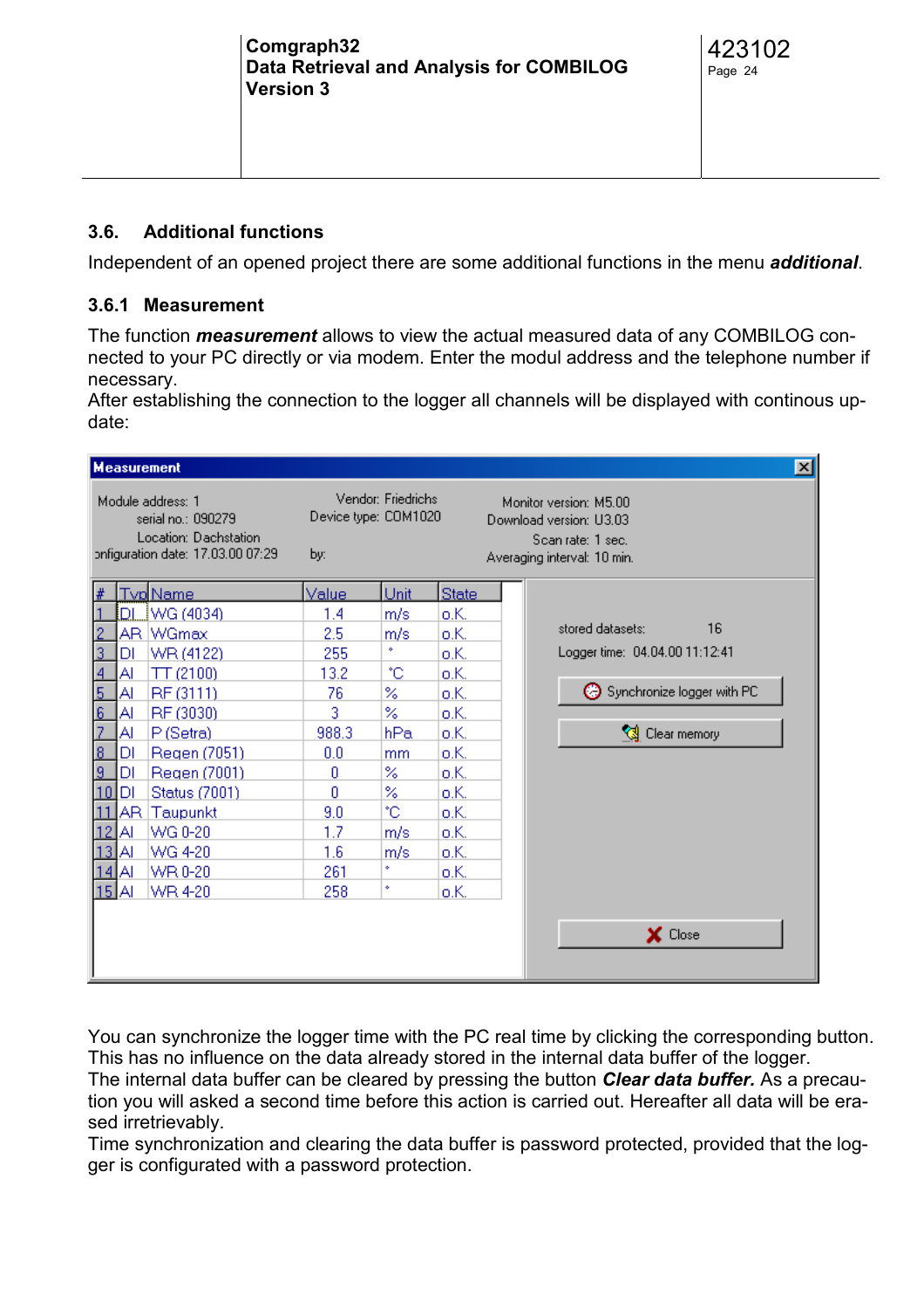<span id="page-24-0"></span>

| Comgraph32<br>Data Retrieval and Analysis for COMBILOG<br><b>Version 3</b> | 423102<br>Page 25 |
|----------------------------------------------------------------------------|-------------------|
|                                                                            |                   |

#### **3.6.2 Automatic data retrieval**

Sometimes it is useful to retrieve data from one or more loggers automatically, e.g. in case of unattended operation for a longer time.

The program provides such a function.

At first you have to configure the automatic data retrieval function:

| Configure automatic data retrieval                                                                                                         | $\vert x \vert$ |  |  |  |  |  |  |
|--------------------------------------------------------------------------------------------------------------------------------------------|-----------------|--|--|--|--|--|--|
| Included projects                                                                                                                          |                 |  |  |  |  |  |  |
| E:\_Projekt\ComGraph32\V300\Demoboard\Demoboard.CPR<br>C:\Programme\Theodor Friedrichs\Comgraph32 Version 3.00\Dachstation\Dachstation.CPR |                 |  |  |  |  |  |  |
| $\bullet$ add<br><b>Fremove</b>                                                                                                            |                 |  |  |  |  |  |  |
| <b>Schedule</b><br>Action in case of existing data <sup>.</sup>                                                                            |                 |  |  |  |  |  |  |
| $\sigma$ ignore<br>Start at<br>28.04.00 10:05:14                                                                                           |                 |  |  |  |  |  |  |
| $\bigcap$ include                                                                                                                          |                 |  |  |  |  |  |  |
| C minutes<br>repeat every $\vert 2 \vert$<br>hours<br>Synchronize logger time after reading                                                |                 |  |  |  |  |  |  |
| Start now<br>X Cancel<br>OΚ                                                                                                                |                 |  |  |  |  |  |  |

Select all the projects that should be included to the automatic function. You can add projects as many as you want, but only projects that already exist on your PC. Use the *Add* or *Remove* buttons to change the list of selected projects.

The period of data retrieval can be set in units of minutes or hours. Specify the handling of data with existing time stamps.

If the option Synchronize logger time after reading the datalogger time will be set to your PC's date and time. This function can be bolt by a password in the menu *additional – options*.

Click to Ok to save the settings. The automatic data retrieval than can be executed by the menu *additionals – start automatic data retrieval* or after restarting the program, if the option *program start always in automatic mode* is enabled.

Click to *Start now* to start the automatic function immediately.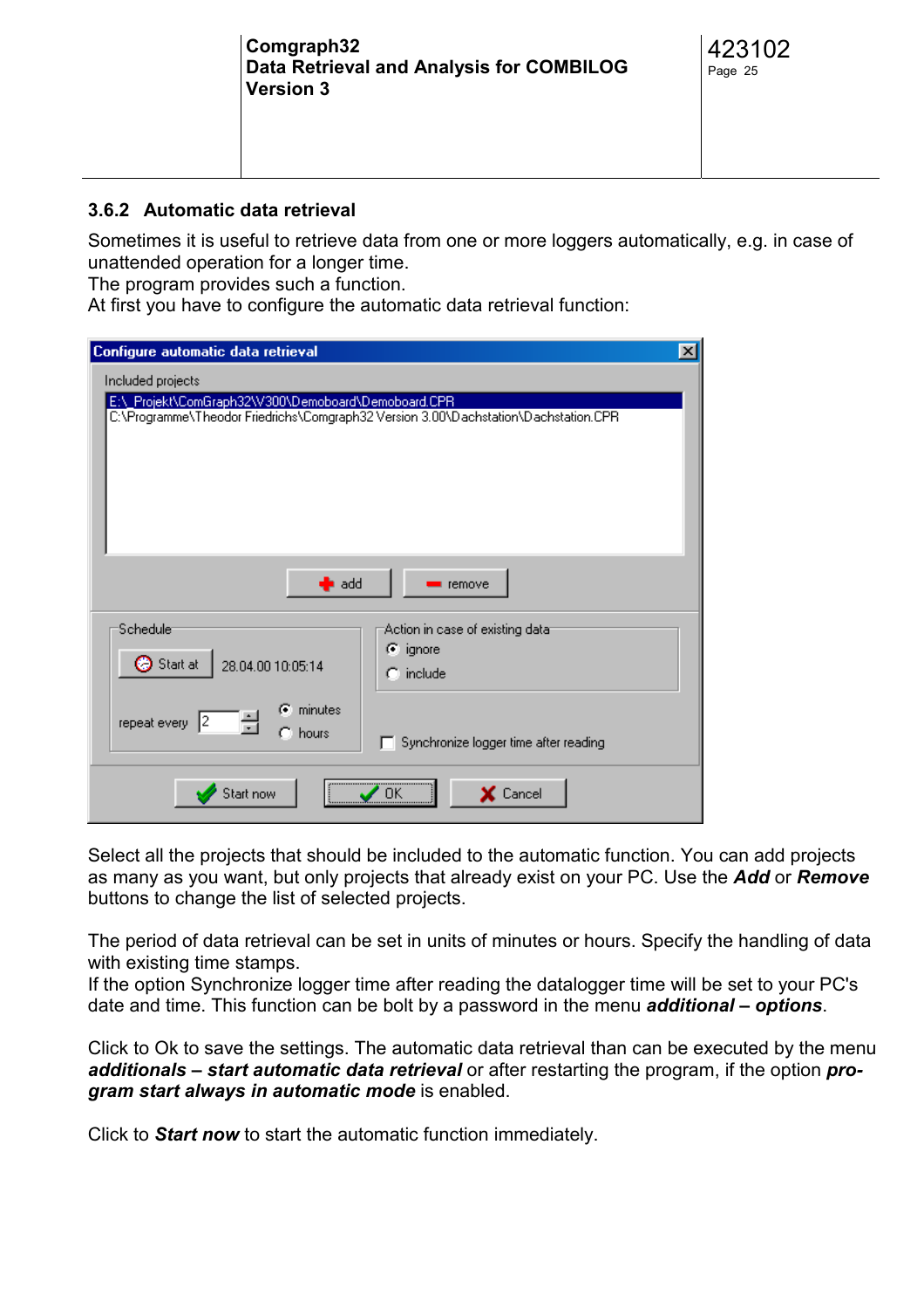During automatic data retrieval mode the only visible window shows the state of the program. Here all actions will be recorded:



If you click to *Cancel* the main window appears and you can work with normal program functions. Note, that all projects are closed at this time.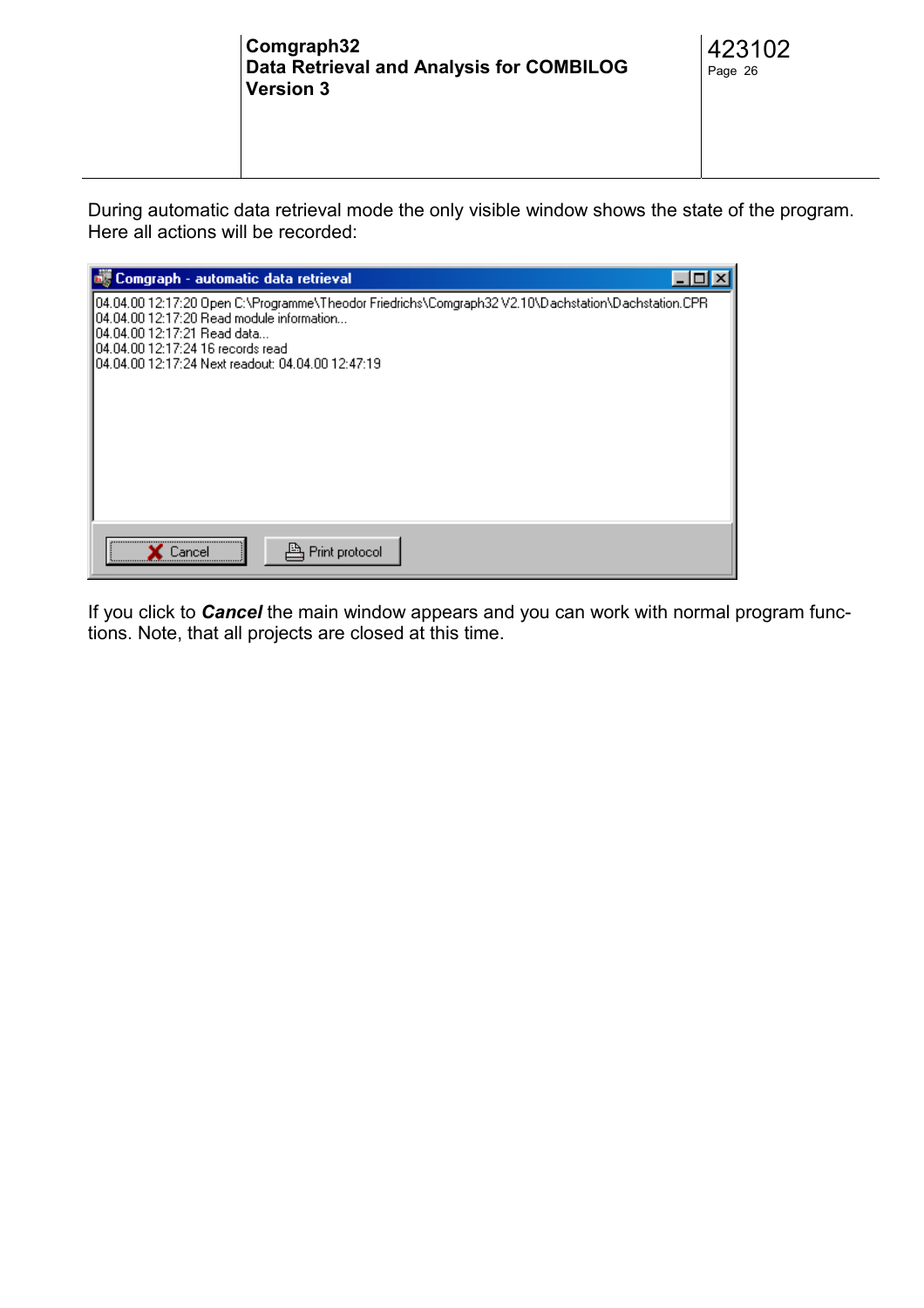#### <span id="page-26-0"></span>**3.7. Program options**

In the menu additional – options some general settings can be changed:

- *Language*: The program can be started in german as well as in english. In case the setting has been changed, it is necessary to restart the program.
- *program start always in automatic mode*: If this option is enabled, the program will start the automatic data retrieval immediately. This is useful to retrieve data automatically after booting your PC. For this you must create a link to the Comgraph32 program in your autostart folder.
- **Graphic options**: Defines the axis colors of the chart. This can be set to predefined colors for both axis or to individual colors, depending on the assigned parameter.
- **Password protection**: A password can be defined to save some program settings against unauthorized changings. If this option is enabled, a password is requested, if one of the actual setting is changed (e.g. in case of changing the option of synchronizing the datalogger in automatic mode).

Note: If the password is entered correctly the first time, no further password requests will be executed. This will be activated only after restarting the program.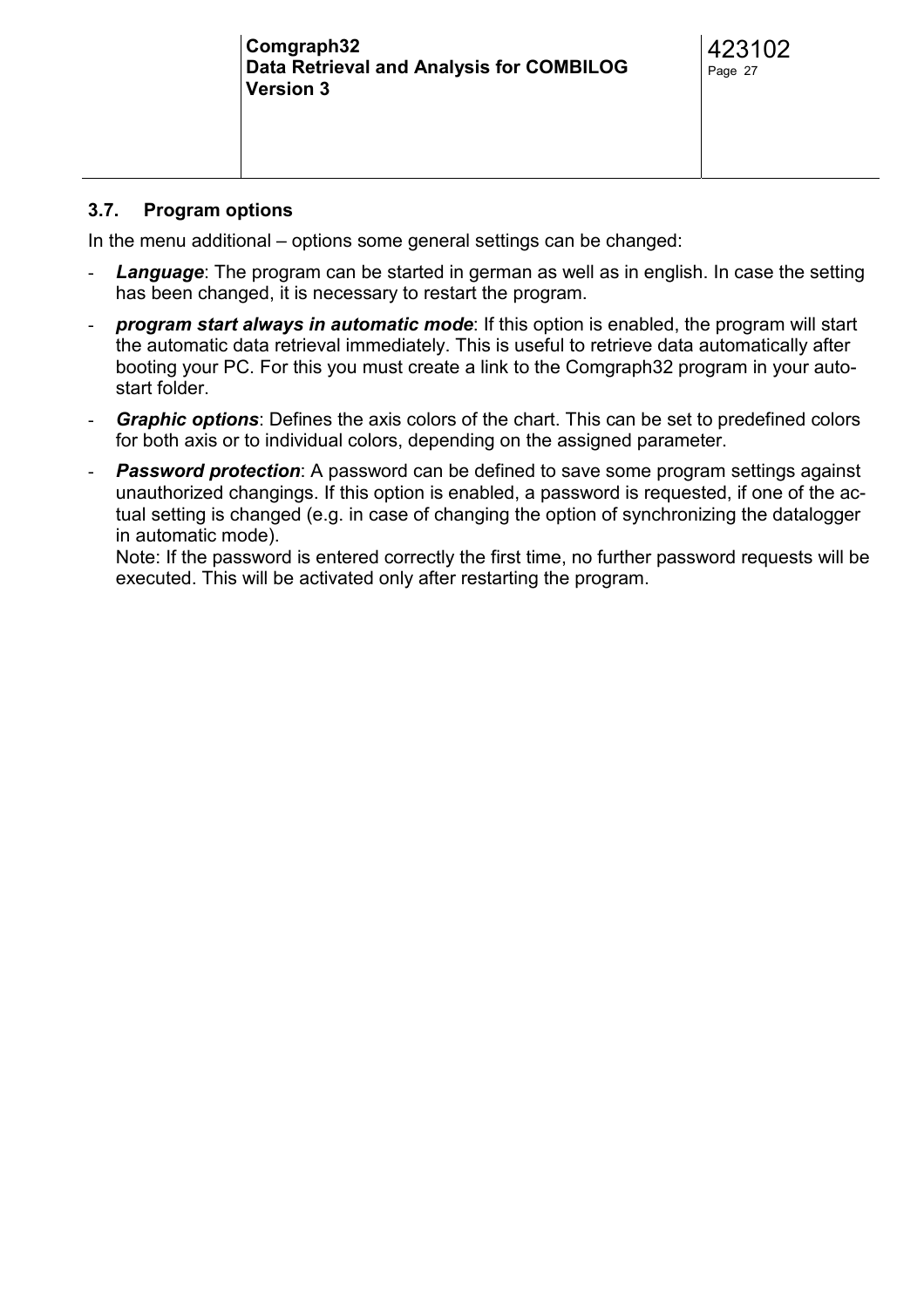#### <span id="page-27-0"></span>**3.8. Setting the communication parameter**

To communicate with a datalogger the correct setting of communication parameters is required.

The program is able to communicate with the logger via RS232 port directly or via telephone modem.

In both cases the COM port (COM1 – COM8) and the baud rate must be set. In case of using a telephone modem the initial command must be specified, e.g. *AT&FX3* (For further settings refer to your modem manual).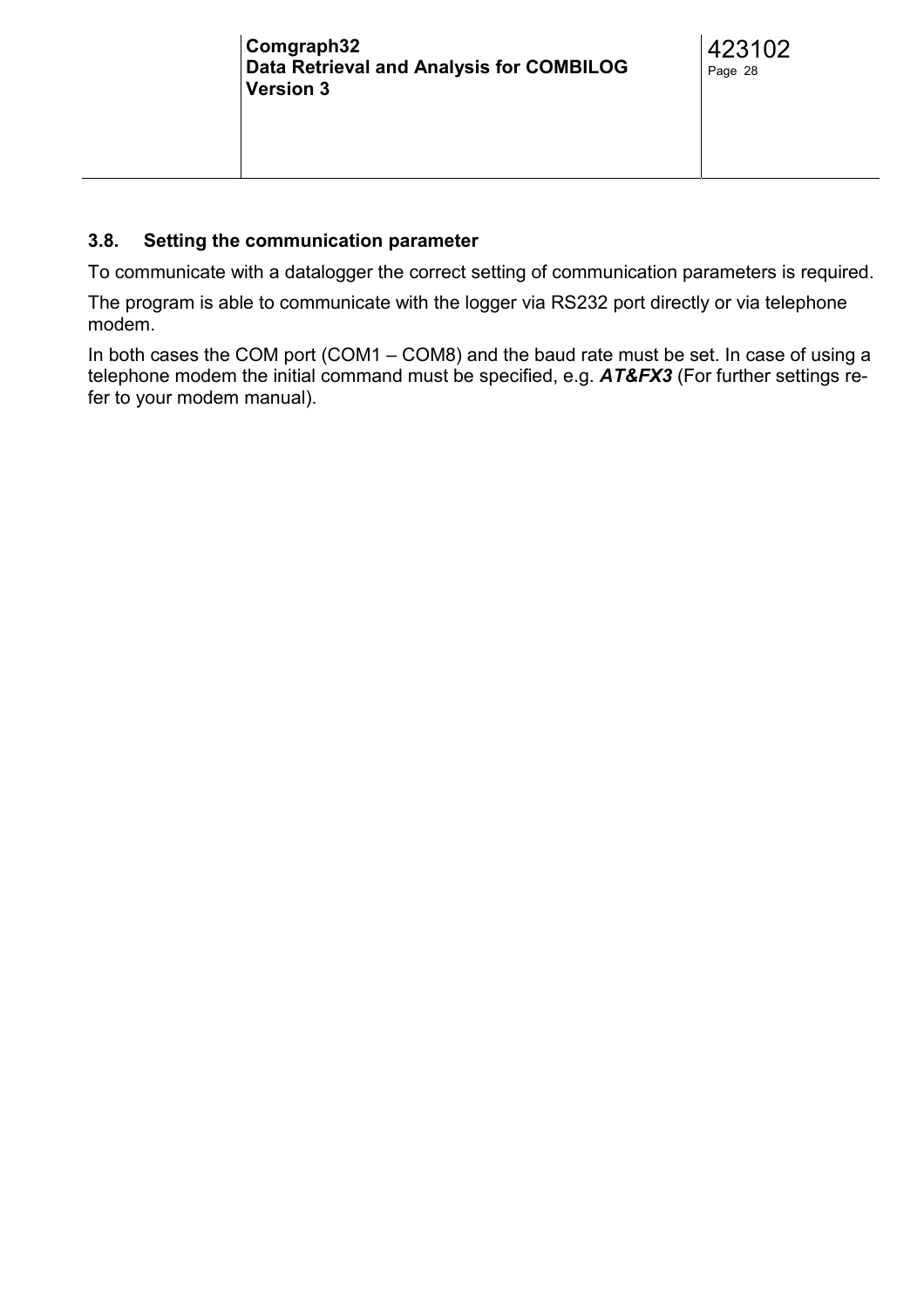#### <span id="page-28-0"></span>**4. Further information**

#### **4.1. Modem settings for datalogger**

In case of using a modem to communicate with a COMBILOG this must be configurated at first by AT commands. Use a terminal program and execute the following steps:

- Connect the modem with your PC and run the terminal program
- Set the communication parameters of the terminal program to the datalogger parameter ( e.g. 19200 Baud, no parity) **Note**: Most modems work without parity. Make sure, that the datalogger has the same settings!
- Enter the following AT commands:

| meaning                    | command                          |
|----------------------------|----------------------------------|
| load default settings      | AT&F                             |
| set baudrate to 19200 bps  | depending on modem type, see mo- |
|                            | dem manual                       |
| enable automatic answering | ATS0=1                           |
| DSR on                     | <b>AT&amp;S0</b>                 |
| ignore DTR                 | AT&D0                            |
| save configuration         | AT&W0                            |

Further settings may be necessary, e.g. for error correction. Refer to your modem manual to define the corresponding AT commands.

#### **Cable connection between modem and datalogger:**

| Datalogger |  |  |  |                | modem          |            |
|------------|--|--|--|----------------|----------------|------------|
|            |  |  |  | 25-pin         | 9-pin          |            |
| <b>TX</b>  |  |  |  | 2              | 3              | <b>RxD</b> |
| <b>RX</b>  |  |  |  | 3              | $\overline{2}$ | <b>TxD</b> |
| <b>GND</b> |  |  |  | $\overline{7}$ | 5              | <b>GND</b> |
|            |  |  |  | $\overline{4}$ | 7              | <b>RTS</b> |
|            |  |  |  | 5              | 8              | <b>CTS</b> |
|            |  |  |  | 6              | 6              | <b>DSR</b> |
|            |  |  |  | 20             | 4              | DTR        |